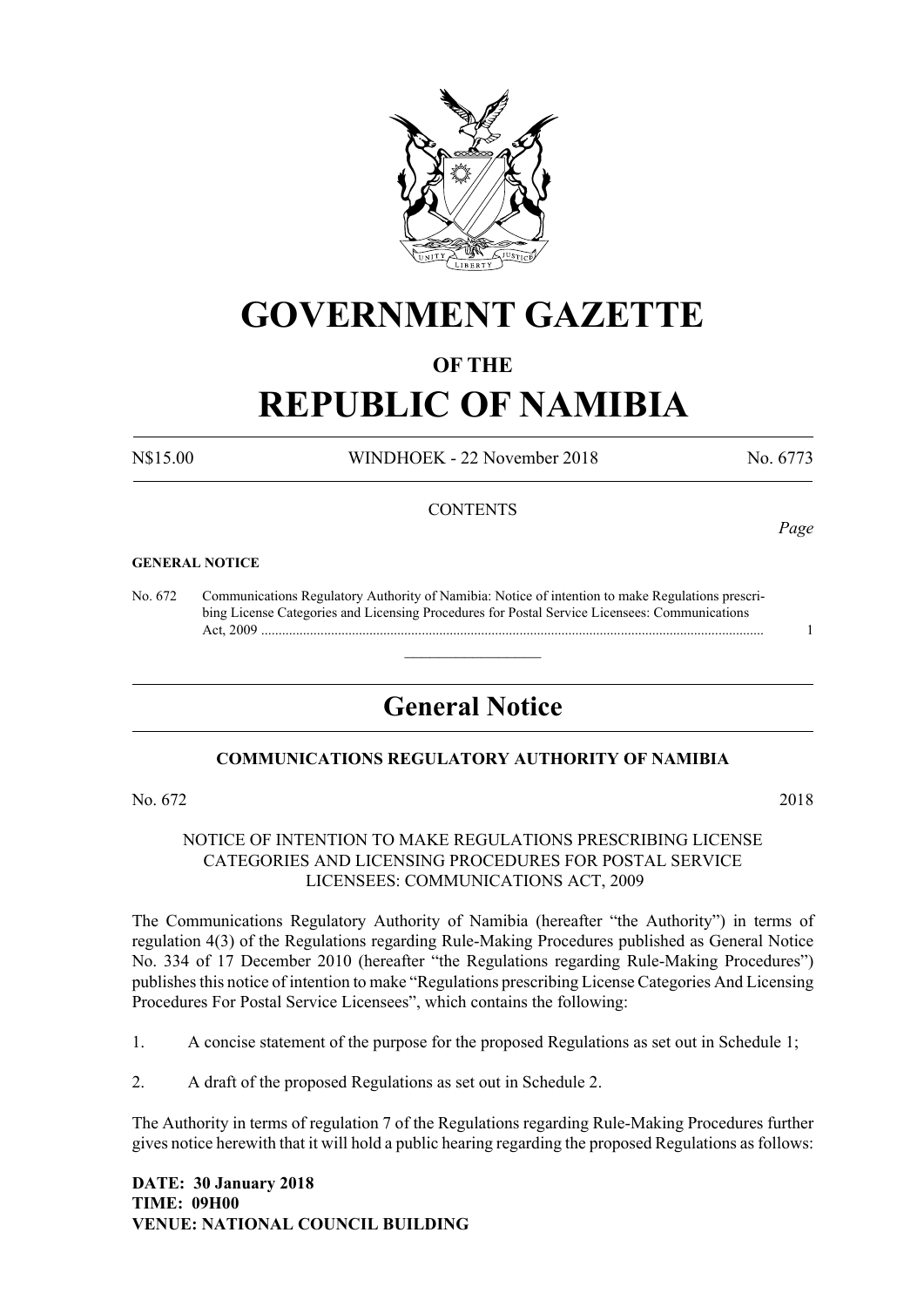Members of the public are invited to make oral submissions at the aforesaid public hearing subject to the following:

- 1. Any person desirous to make oral submissions at the aforesaid public hearing must deliver written notice thereof to the Authority not later than 5 days before the date of the hearing. Such written notice must be accompanied by concise statement setting out the basis and rationale of the oral submissions.
- 2. Oral submissions made at the aforesaid public hearing must
	- (a) include a statement of the name and contact details of the person making the oral submissions and the name and contact details of the person of entity on whose behalf the oral submissions are made, if different;
	- (b) be clear and concise.
- 3. The aforesaid notice of oral submissions and concise statement must be delivered to the Authority either physically or electronically as follows:
	- (a) by hand to the head offices of the Authority, namely Communications House, 56 Robert Mugabe Avenue, Windhoek;
	- (b) by post to the head offices of the Authority namely Private Bag 13309, Windhoek;
	- (c) by electronic mail to the following address  $\text{legal}(\alpha)$ cran.na;
	- (d) by facsimile to the following facsimile number +264 61 222 790; or
	- (e) by fax to email to: 088642748

Members of the public are further invited to make written submissions to the Authority no later than 31 days from the date of publication of this notice of intention to make regulations, in the manner set out below for making written submissions.

Reply comments to written submissions may be submitted to the Authority.

- (a) no later than 15 days after the time for the making of written submissions has lapsed; or
- (b) if the opportunity for the submission of reply comments is published in a subsequent Gazette, after the lapse of 14 days from the date of such publication.

All written submissions must -

- (a) contain the name and contact details of the person making the written submissions and the name and contact details of the person or entity on whose behalf the written submissions are made, if different; and
- (b) be clear and concise.

All written submissions must be delivered to the Authority in the manner provided above for the delivery of notices of oral submissions.

# **F. KISHI CHAIRPERSON OF THE BOARD COMMUNICATIONS REGULATORY AUTHORITY OF NAMIBIA**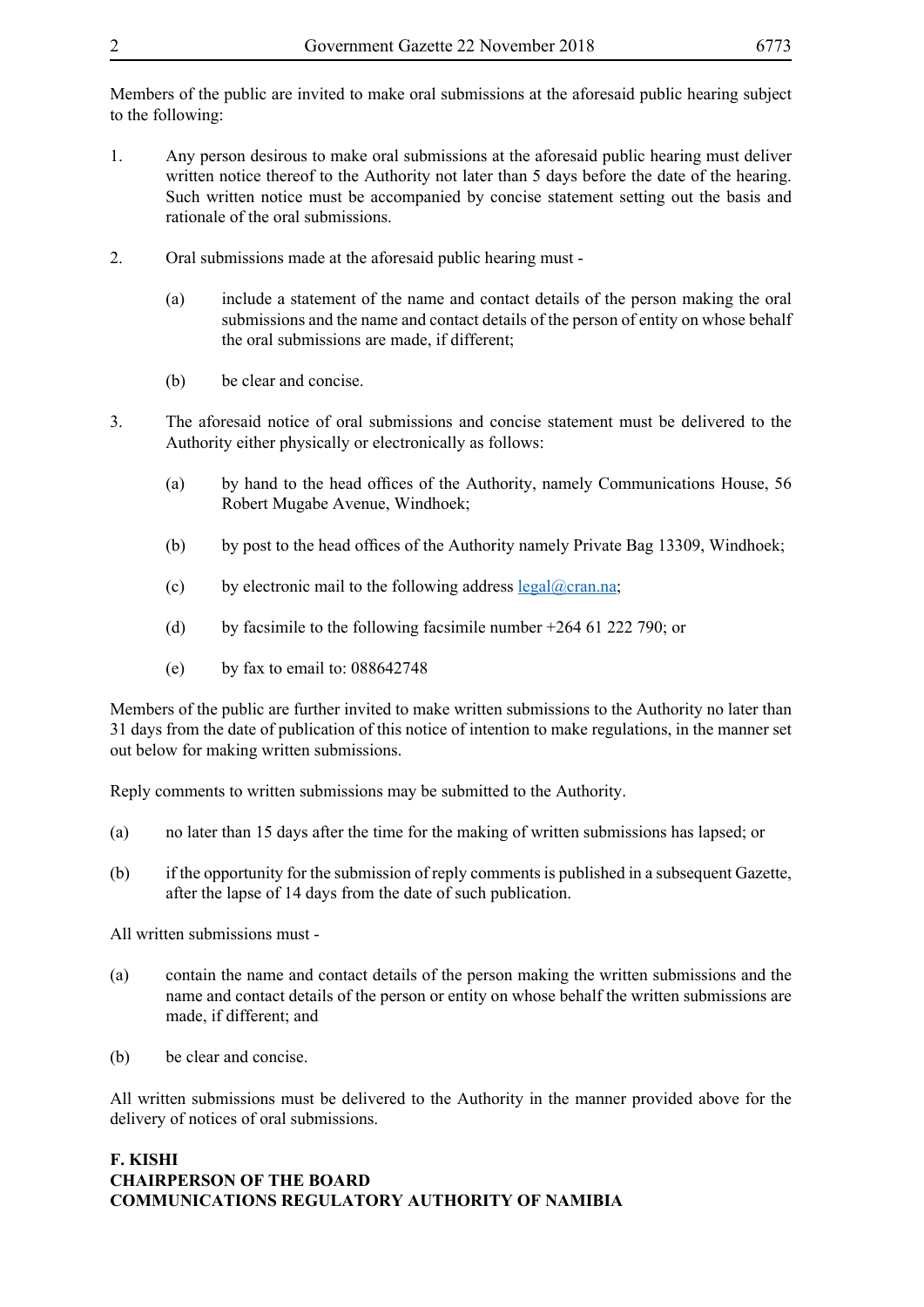# **SCHEDULE 1**

# **CONCISE STATEMENT OF PURPOSE**

The objects of the proposed Regulations are to –

- 1. prescribe license categories for postal services providers;
- 2. set up a formalised process for the granting, amendments, transfers, renewals and withdrawals and suspensions of postal services licences;
- 3. have an established licensing regime through license applications for the postal sector from the day of coming into force of Part 7 of the Communications Act, 2009.

## **SCHEDULE 2**

## **GENERAL NOTICE**

## **COMMUNICATIONS REGULATORY AUTHORITY OF NAMIBIA**

No. 2018

# PROPOSED REGULATIONS PRESCRIBING LICENSE CATEGORIES AND LICENSING PROCEDURES FOR POSTAL SERVICE LICENSEES AND LICENCE FEES: COMMUNICATIONS ACT, 2009

In terms of section 98 read with section 129 of the Communications Act, 2009 (Act No. 8 of 2009) the Communications Regulatory Authority, with the approval of the Minister responsible for Communications, makes the Regulations set out in the Schedule.

# **F. KISHI CHAIRPERSON OF THE BOARD COMMUNICATIONS REGULATORY AUTHORITY OF NAMIBIA**

## **SCHEDULE**

## **ARRANGEMENT OF REGULATIONS**

## **PART 1 INTRODUCTORY PROVISIONS**

- 1. Definitions
- 2. Objects and application of Regulations
- 3. Submission of documents to the Authority

# **PART 2 POSTAL SERVICE LICENSES**

- 4. Categories of postal service licenses
- 5. Application procedures for NamPost to obtain designated postal operator license
- 6. Basic and supplementary service obligations reserved for NamPost
- **7.** Application procedures for private postal service license
- 8. Duration of and conditions pertaining to postal service license
- 9. Material breaches of postal service license
- 10. Renewal of postal service licenses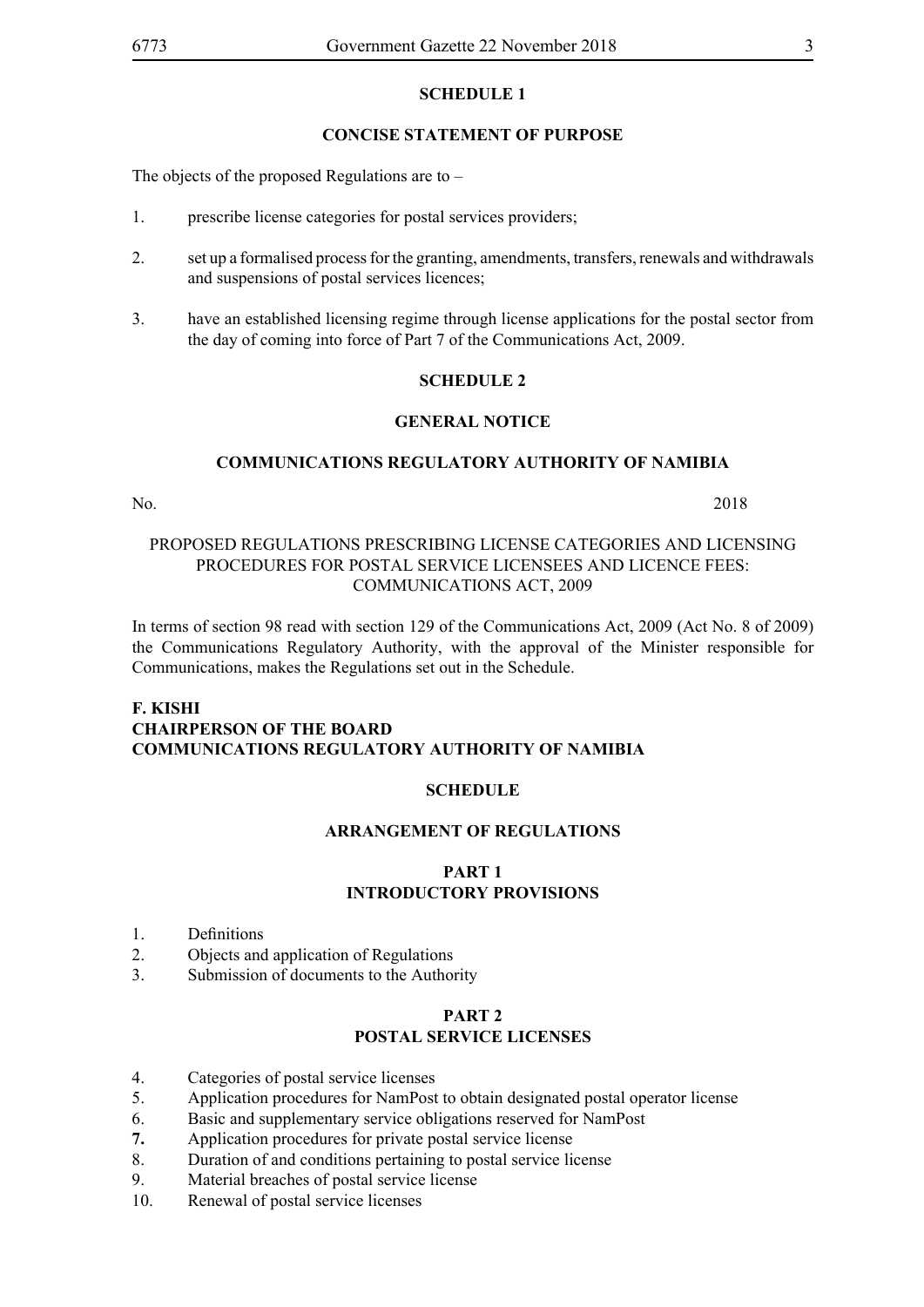- 11. Transfer of postal service licenses
- 12. Refusal to issue or approve the transfer of a postal service license
- 13. Amendment of postal service license

# **PART 3 APPLICATION FEES**

14. Application fees

## **PART 4 ENFORCEMENT**

## 15. Regulatory actions

## **PART 5 GENERAL**

- 16. Time frames for decisions
- 17. Confidential information
- 18. Record of proceedings
- 19. Publication of licensing decisions and register of licenses
- 20. Reconsideration

# **PART 1 INTRODUCTORY PROVISIONS**

## **Definitions**

**1.** In these Regulations, any word or expression to which a meaning is assigned in the Act has that meaning, and –

"Act" means the Communications Act, 2009 (Act No. 8 of 2009);

"private postal service license" means a license issued in terms of **regulation 7** enabling the licensee to render postal services;

"NamPost" means Namibia Post Limited established by section 2(1)(a) of the Posts and Telecommunications Companies Establishment Act, 1992 (Act No. 17 of 1992);

"postal article" means any letter, telegram, postcard, reply postcard, letter card, envelope, book, packet, pattern, or sample packet or any parcel or other article when in the course of transmission by a postal service licensee;

"postal service license" or "licence" means -

- (a) the designated postal operator license; or
- (b) a private postal service license,

as the case may be;

"postal service licensee" or "licensee" means the holder of a license;

"the designated postal operator license" means a license issued in terms of **regulation 5** to NamPost to render postal services;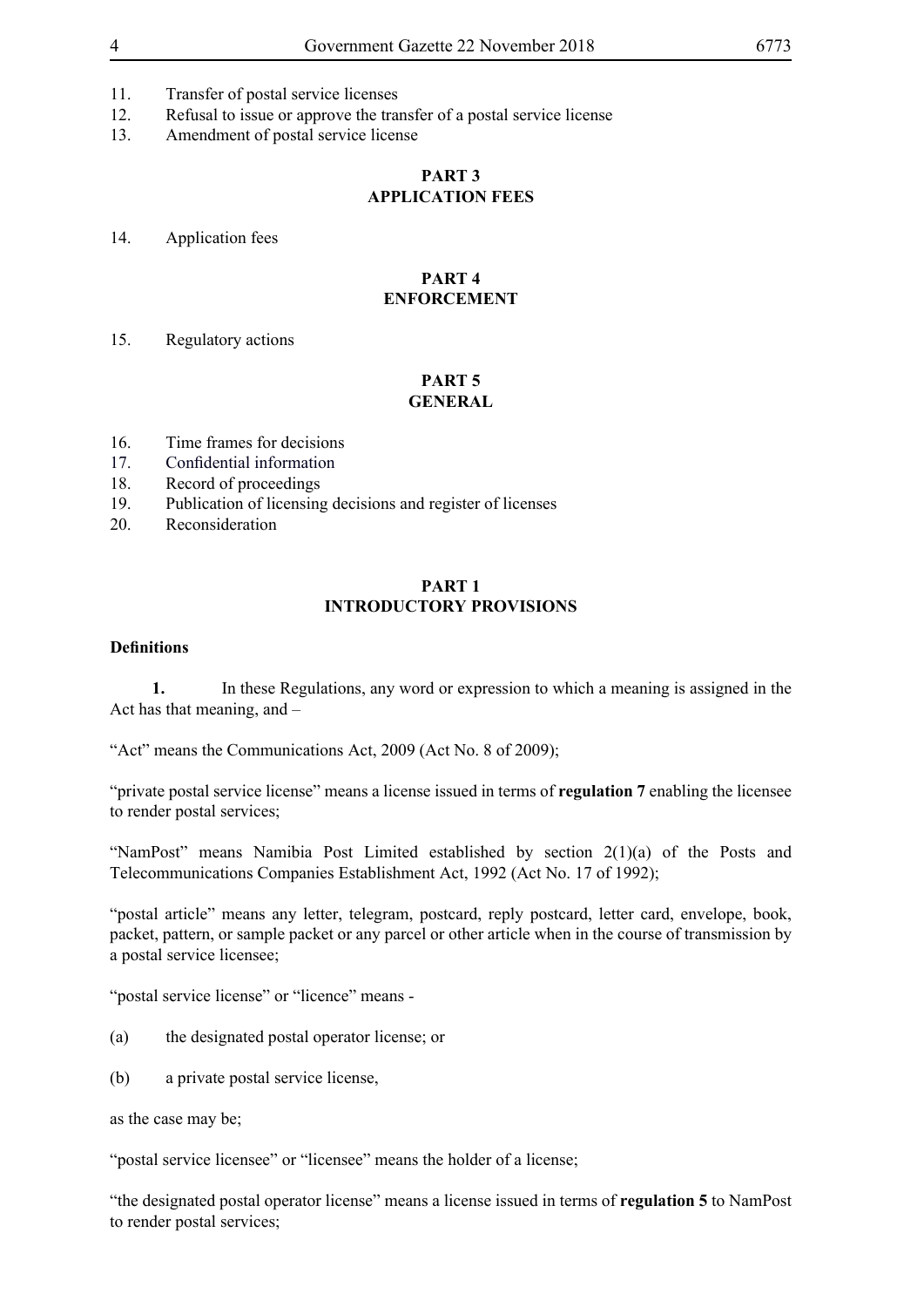"Universal Postal Convention" means the Universal Postal Convention issued by the Universal Postal Union and which entered into force on 1 January 2014, and includes the Final Protocol to the Universal Postal Convention;

"universal postal services" means the permanent provision of quality basic postal services at all points in Namibia, for all customers, at affordable prices; and

"Universal Postal Union" means the Universal Postal Union, established by the Treaty of Bern of 1874, which is a specialized agency of the United Nations that coordinates postal policies among member nations, in addition to the worldwide postal system.

# **Objects and application of Regulations**

- **2.** (1) The objects of these Regulations are to
	- (a) prescribe postal service license categories;
	- (b) regulate the issue, amendment, transfer and renewal of postal service licenses; and
	- (c) determine the fees for the issue, amendment, transfer and renewal of postal service licenses and an annual levy for postal service licensees.
	- (2) These Regulations apply to all postal service licensees.

(3) Notwithstanding subregulation (2), the Authority may, upon written application and on good cause shown, exempt a postal service licensee from any of the provisions of these Regulations.

## **Submission of documents to the Authority**

**3.** Whenever documents are required to be delivered to the Authority, such documents must be delivered physically or electronically –

- (a) by hand to an employee of the Authority at its principal place of business, being Communication House, No. 56 Robert Mugabe Avenue, Windhoek;
- (b) by post mailed to Private Bag 13309, Windhoek;
- (c) by electronic mail sent to legal@cran.na;
- (d) by facsimile faxed to  $+264$  61 222 790; or
- (e) in any other manner or to any other address specified by the Authority from time to time.

# **PART 2 POSTAL SERVICE LICENSES**

## **Categories of postal service license**

**4.** An application may be made for the following categories of postal service license, namely-

- (a) the designated postal operator license; or
- (b) a private postal service license.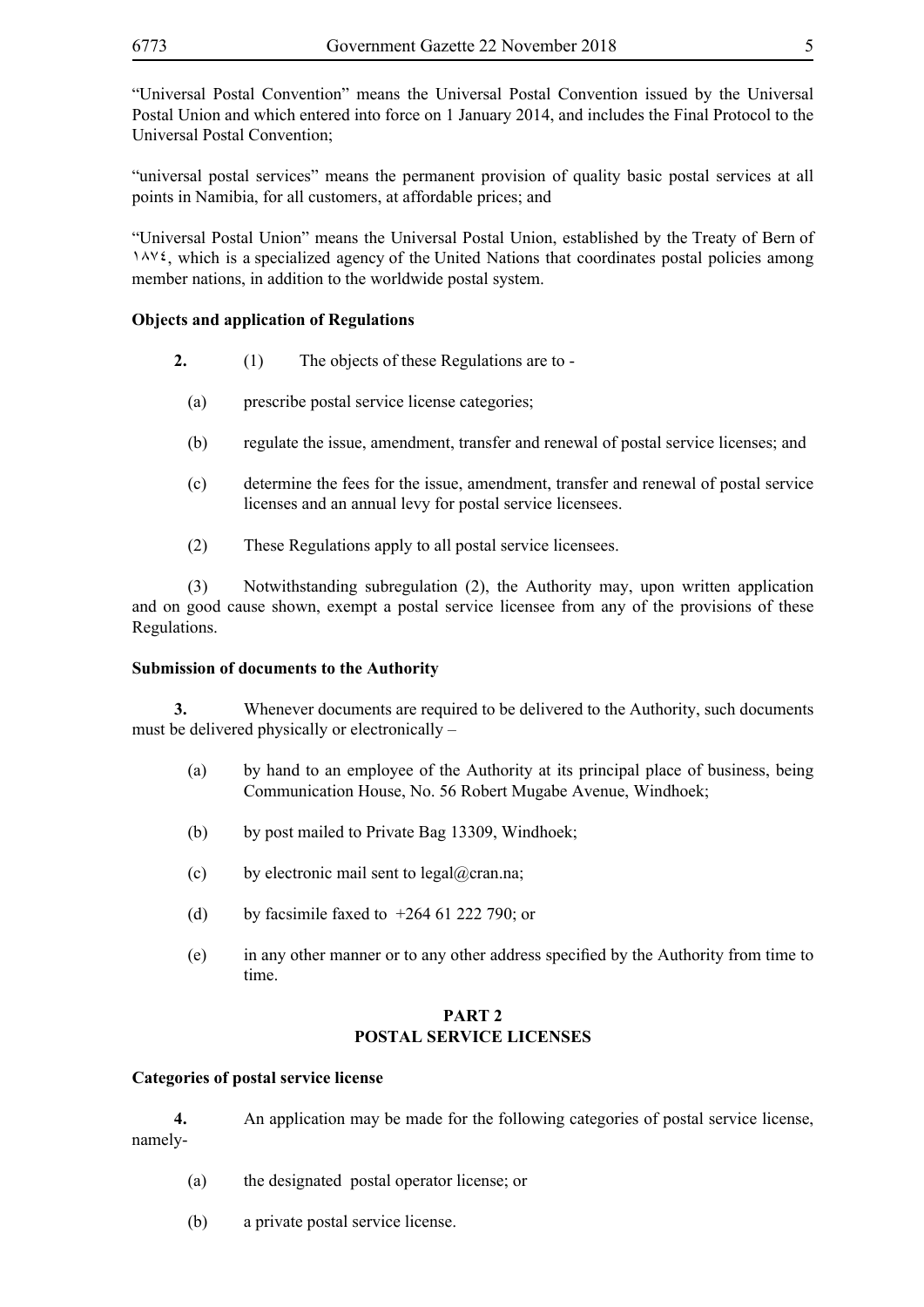# **Application procedures for NamPost to obtain designated postal operator license**

**5.** (1) Within six months from the date the Minister has published the notice contemplated in section 95(2) of the Act NamPost must apply to the Authority for the designated postal operator license.

(2) The application referred to in subregulation (1) must be made on **Form 1**.

(3) The application must be accompanied by the following information and documentation, namely–

- (a) the company registration number of NamPost;
- (b) the name of a contact person responsible for liaison with the Authority on issues pertaining to these Regulations and the following contact details of that person –
	- (i) physical address;
	- (ii) postal address;
	- (iii) telephone number or numbers;
	- (iv) facsimile number or numbers; and
	- (v) electronic mail address or addresses;
- (c) full details of all ownership interests in NamPost;
- (d) a complete, accurate and concise statement of the postal services, as well as any other services being provided by NamPost; and
- (e) any other information that NamPost believes might be relevant to the Authority in considering the application.

(4) The application must be accompanied by the applicable application fee referred to in **regulation 14**.

(5) The Authority must, after having satisfied itself that NamPost complies with subregulation (3) issue to NamPost the designated postal operator license in the form determined, and subject to the conditions imposed, by the Authority.

## **Basic and supplementary service obligations reserved for NamPost**

**6.** In terms of section 98(c) of the Act, only NamPost as the holder of the designated postal operator license must provide the basic and supplementary services more fully described in Article 17 of Section IV of the Universal Postal Convention, which are incorporated herein by reference.

# **Application procedures for private postal service license**

**7.** (1) Every person who immediately before the commencement of these Regulations was rendering postal services in Namibia must, within 90 days after the commencement of these Regulations, apply to the Authority for a private postal service license, if that person intends to continue rendering such postal services.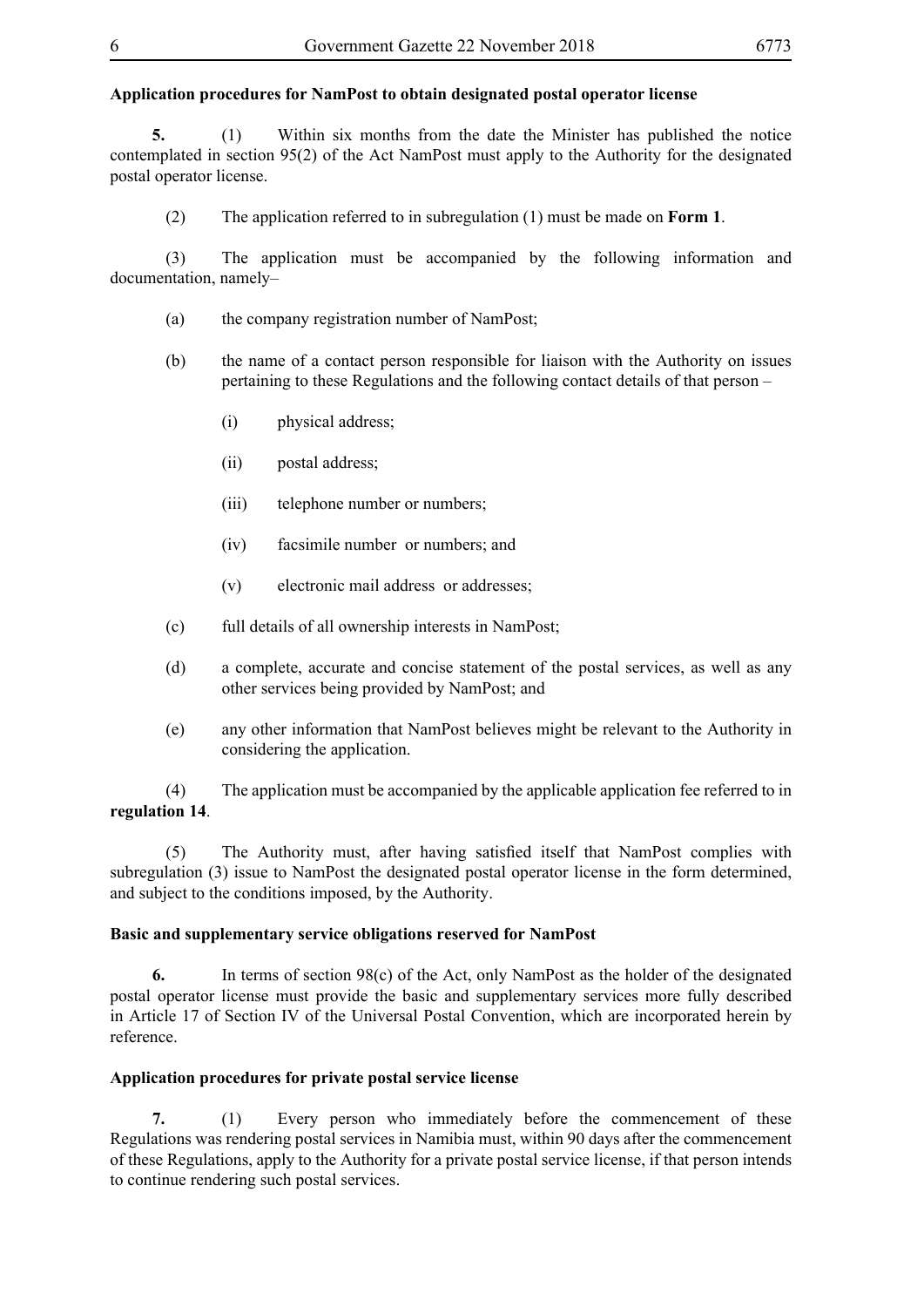(2) Any person who after the commencement of these Regulations intends to render postal services in Namibia must, subject to the provisions of these Regulations, apply to the Authority for a private postal service license.

(3) An application referred to in subregulation (1) or (2) must be made on **Form 2**.

(4) An application referred to in subregulation (1) or (2) must be accompanied by the following information and documentation, namely -

- (a) the full and official name of the applicant, and if the applicant is a juristic person, the registration number of that person;
- (b) the name of a contact person responsible for liaison with the Authority on issues pertaining to these Regulations and the following contact details of that person –
	- (i) physical address;
	- (ii) postal address;
	- (iii) telephone number or numbers;
	- (iv) facsimile number or numbers; and
	- (v) electronic mail address or addresses;
- (c) full details of all ownership interests in the applicant, including the identity and nationality of holders of such ownership interests and if the holder of any ownership interests is a juristic person, full details of all ownership interests in the juristic person;
- (d) full details regarding foreign ownership interests in the applicant, if any;
- (e) where the applicant is a company or close corporation, a certificate incorporation issued by the relevant official employed by the Ministry responsible for Trade;
- (f) a complete, accurate and concise business plan detailing the postal services, including any other services being provided or to be provided by the applicant;
- (g) a detailed statement of the expertise and experience of the applicant to render postal services including but not limited to-
	- (i) evidence of the financial and human resources of the applicant necessary to render postal services;
	- (ii) a description of the key personnel of the applicant, including their detailed curriculum vitae; and
	- (iii) such other information required by the Authority in a particular case;
- (h) a description of the geographical area and delivery routes for which the applicant intends to render the postal services; and
- (i) any other information required by the Authority or that the applicant believes might be relevant to the Authority in considering the application.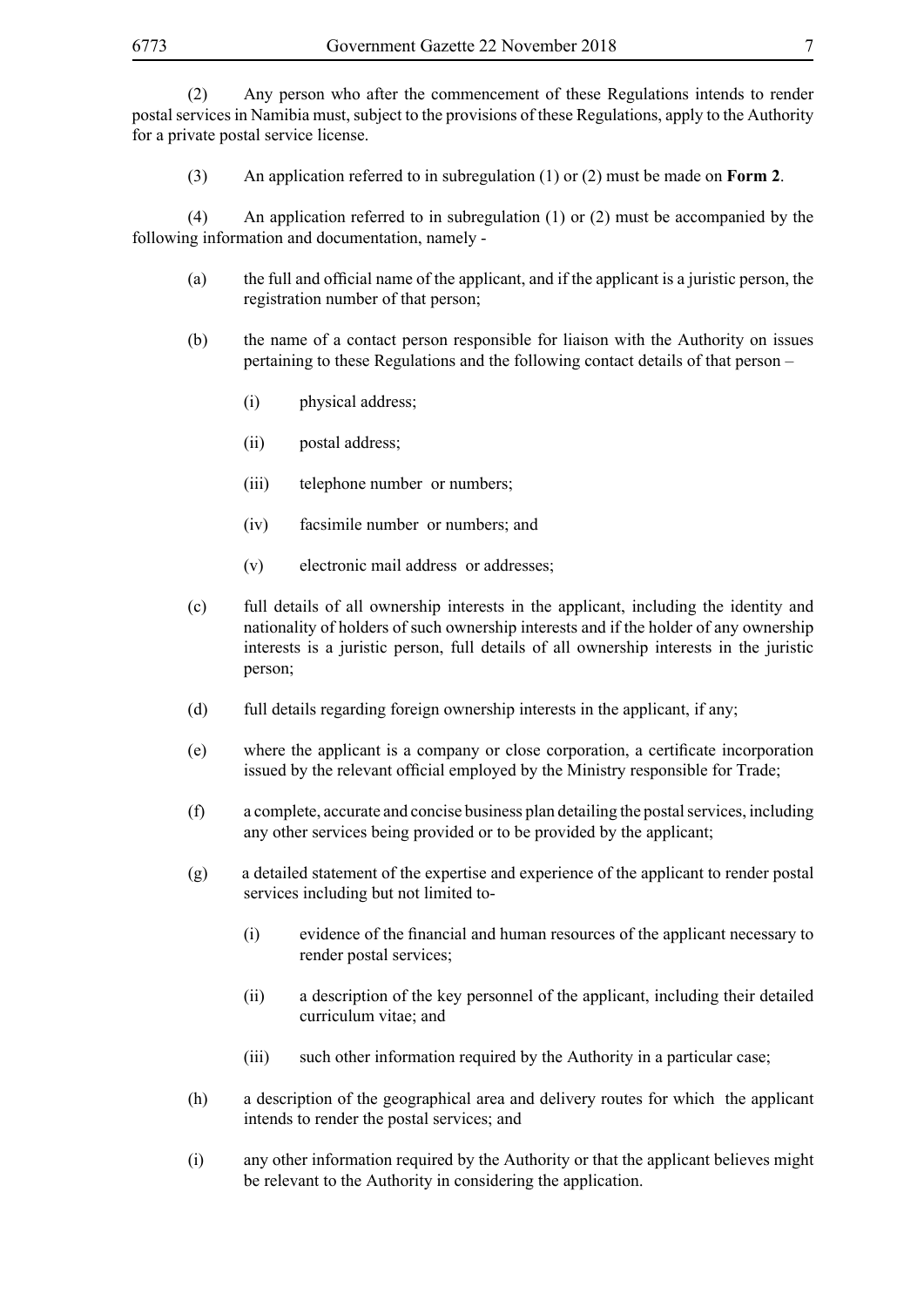(5) An application referred to in subregulation (1) or (2) must be accompanied by the applicable application fee referred to in **regulation 14**.

(6) The Authority must, after having satisfied itself that an applicant complies with subregulation (4) issue to the applicant a private postal service license in the form determined, and subject to the conditions imposed, by the Authority.

## **Duration of and conditions pertaining to postal service license**

**8.** (1) Any postal service license issued in terms of these Regulations is valid for 20 years.

(2) Without limitation to any other conditions that the Authority may impose in respect of a postal service license in terms of the provisions of the Act, the conditions imposed on NamPost may specify–

- (a) guidelines, in accordance with the Constitution of the Universal Postal Union or the Universal Postal Convention and other applicable international agreements on postal services, to be adopted in the operation of the postal service rendered by NamPost; or
- (b) universal postal service obligations to be undertaken by NamPost; or
- (c) performance specifications to which NamPost must conform.

# **Material breaches of postal service license**

**9.** Without limiting any other grounds on which the Authority may withdraw or suspend a postal service licence in terms of the Act, the following events, whether specified as a licence condition or not, constitute material breaches of a postal service licence by a postal service licensee justifying the withdrawal or suspension of the licence concerned –

- (a) failure by the licensee to offer services within six months of the issue of a licence;
- (b) failure by the licensee to meet any quality of service targets as may be determined by the license conditions applicable to the licence or prescribed by the Authority by way of regulation in accordance with section 98 of the Act;
- (c) insolvency of a licensee or its liquidation in terms of any laws in force in Namibia or any other country;
- (d) failure by a licensee to obtain insurance cover for indemnity purposes as determined by the Authority; or
- (e) failure by a licensee to pay any fees or contributions determined by these Regulations or any penalty imposed by the Authority in terms of the Act;
- (f) material failure to comply with a license condition; or
- (g) submission of false or deliberately misleading information to the Authority;

## **Renewal of postal service licenses**

 **10.** (1) The Authority may renew a postal service licence on the application of a postal service licensee on **Form 3**.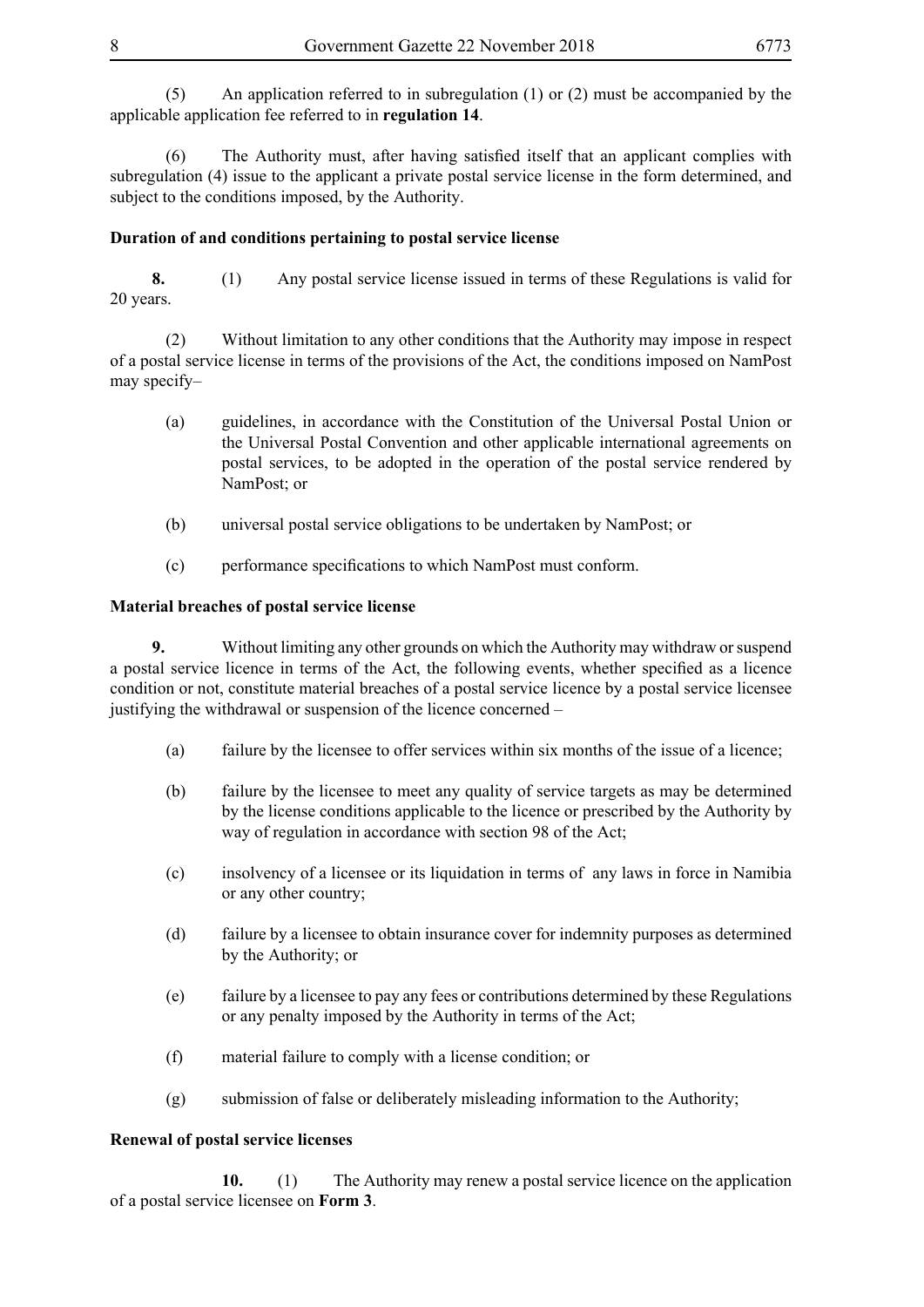(2) An application referred to in subregulation (1) must comply with the requirements for applications for the categories of postal service license contemplated in **regulations 5** and **7**.

(3) A licensee referred to in subregulation (1) must, not earlier than six months and not later than 60 days before the date of expiration of an existing postal service licence, submit to the Authority –

(a) the application for renewal of such licence; or

(b) written notice of the licensee's intention to terminate the licence.

(4) A postal service license must be renewed for the same periods referred to in **regulation 8(1)** for the different categories of postal service license.

(5) An application referred to in subregulation (1) must be accompanied by the applicable application fee referred to in **regulation 14**.

## **Transfer of postal service licenses**

**11.** (1) A postal service license must be used solely by the holder thereof and is only transferable to another person with the prior approval of the Authority upon application for such transfer by such other person.

(2) An application referred to in subregulation (1) must be on **Form 4**.

(3) The aforesaid application must be accompanied by the following information and documentation, namely –

- (a) the full and official name of the applicant, and if the applicant is a juristic person, the registration number of that person;
- (b) the name of a contact person responsible for liaison with the Authority on issues pertaining to these Regulations and the following contact details of that person –
	- (i) physical address;
	- (ii) postal address;
	- (iii) telephone number or numbers;
	- (iv) facsimile number or numbers; and
	- (v) electronic mail address or addresses;
- (c) full details of all ownership interests in the applicant, including the identity and nationality of holders of such ownership interests and if the holder of any ownership interests is a juristic person, full details of all ownership interests in the juristic person;
- (d) full details regarding foreign ownership interests in the applicant, if any;
- (e) where the applicant is a company or close corporation, a certificate of incorporation issued by the relevant official employed by the Ministry responsible for Trade;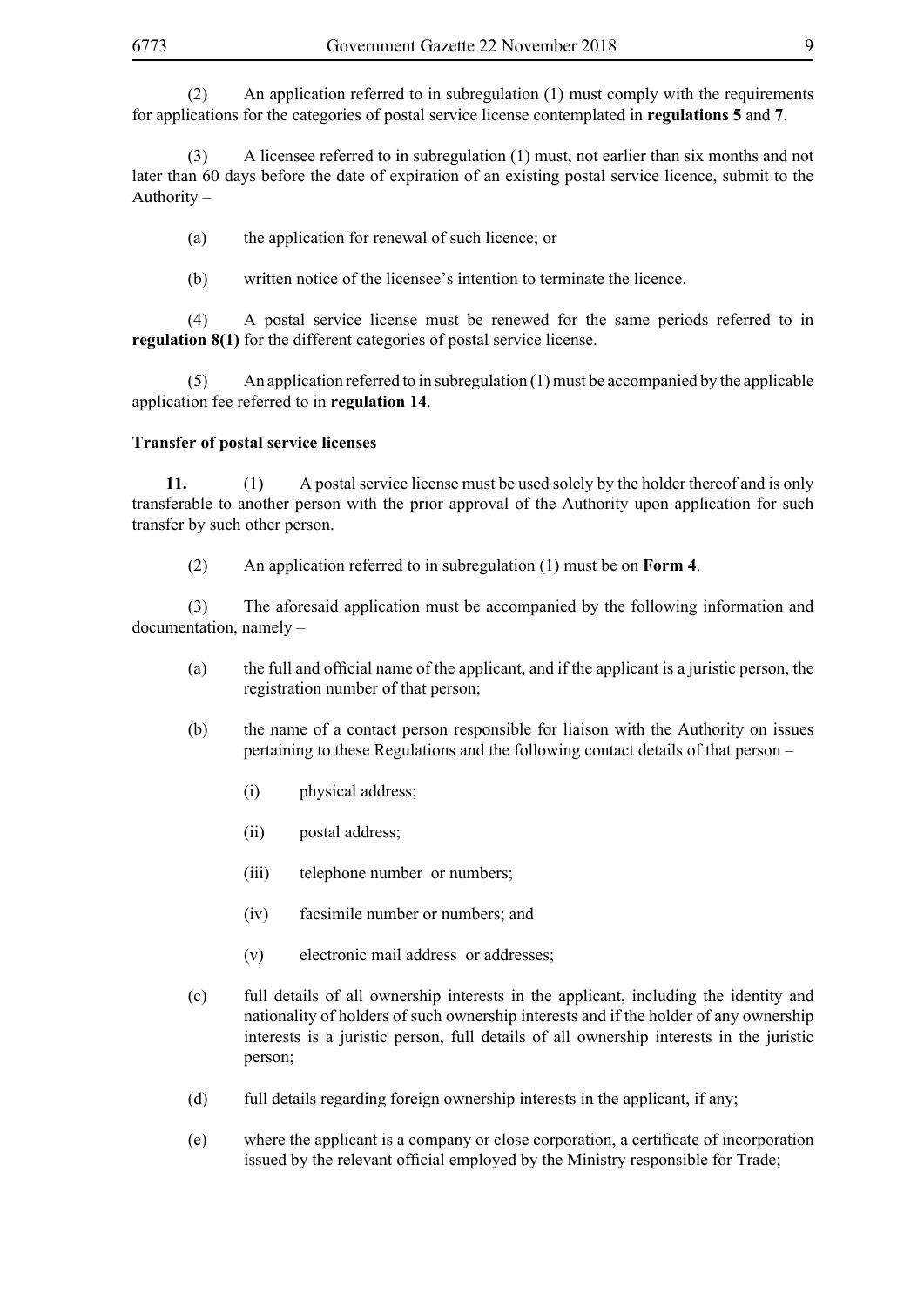- (f) a detailed statement of the expertise and experience of the applicant to render the services for which the postal service license was issued (in this regulation referred to as "the services") including but not limited to-
	- (i) evidence of the financial and human resources of the applicant necessary to render the services; and
	- (ii) a description of the key personnel of the applicant, including their detailed curriculum vitae; and
- (g) any other information required by the Authority or that the applicant believes might be relevant to the Authority in considering the application.

(4) An application referred to in subregulation (1) must be accompanied by the applicable application fee referred to in **regulation 14**.

(5) The Authority must, after having satisfied itself that an applicant complies with subregulation (3) approve the transfer of the postal service license in the form determined, and subject to the conditions imposed, by the Authority.

(6) If the Authority approves the transfer of postal service license, it must endorse on such license the details of the new holder of the license.

# **Refusal to issue or approve the transfer of a postal service license**

**12.** (1) If the Authority intends to refuse to issue or approve the transfer of a postal service license, the Authority must inform the applicant of the reasons for such intended refusal and invite the applicant to make written submissions on why such issue or transfer should not be refused.

(2) After consideration of the written submissions referred to in subregulation (1), the Authority may-

- (a) issue to the applicant a postal service license;
- (b) approve the transfer of the postal service license to the applicant,

in the form determined, and subject to the conditions imposed, by the Authority; or

(c) refuse to issue or approve the transfer of the postal service license, whereupon the Authority must inform the applicant of the reasons for such refusal.

## **Amendment of postal service license**

**13.** (1) A postal service licensee may on **Form 5** apply to the Authority for amendment of that licensee's postal service licence.

(2) Any changes to a postal service licensee's name and details of contact persons do not require prior approval from the Authority, but the Authority must be notified of the impending change at least 14 days prior to the effective date.

- (3) An application referred to in subregulation (1) must –
- (a) contain a copy of the licensee's postal service license;
- (b) set out the reasons for the proposed amendment; and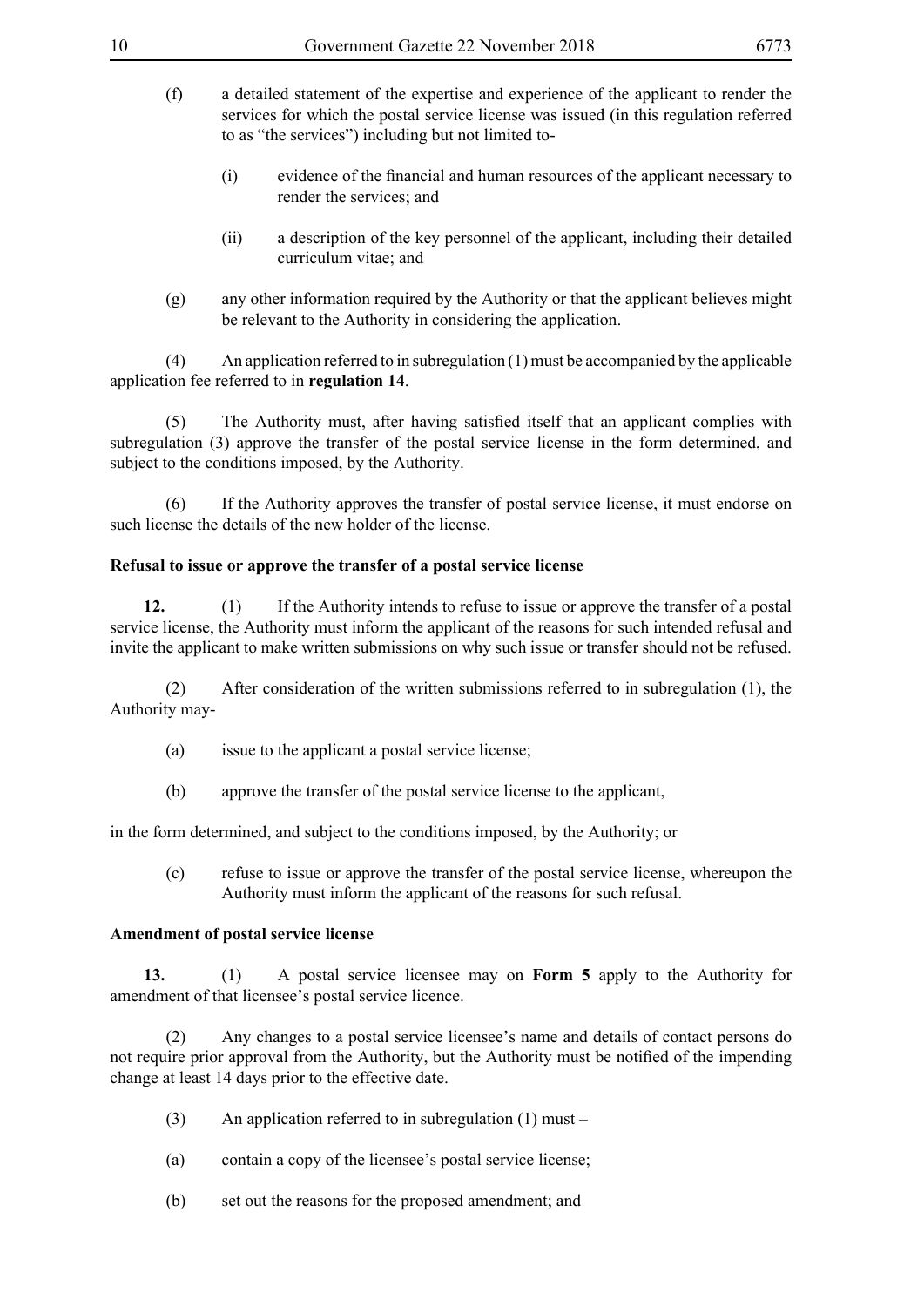(c) include any other information the applicant believes might be relevant to the Authority in considering the application.

(4) An application referred to in subregulation (1) must be accompanied by the applicable application fee referred to in **regulation 14**.

(5) Where the Authority proposes to amend a postal service licence the Authority must notify the postal service licensee in writing accordingly and in its notice specify –

- (a) the proposed amendment; and
- (b) the reasons for the proposed amendment; and
- (c) the date on which the Authority intends to effect the amendment, not being earlier than 30 days from the date on which the Authority serves the notice on the licensee.

 (6) The postal service licensee must respond to a notification in terms of subregulation (5) within 30 days from the date on which the Authority serves the notice on the licensee.

If the postal service licensee does not respond the Authority may within the period required in terms of subregulation (6), amend the licence in the manner specified in the notice.

(8) Where the postal service licensee responds within the period required in terms of subregulation (6), the Authority may amend or refrain from amending the postal service licence taking into consideration the representations made by the licensee.

## **PART 3 APPLICATION FEES**

### **Application fees**

**14.** The fees payable in respect of a new license application, an amendment application, a transfer of license application or a renewal application, as the case may be for each of the different categories of postal service license are set out in the table below, as follows:

| <b>Category of License</b>            | <b>New License</b><br><b>Application</b> | Amendment<br><b>Application</b> | <b>Transfer</b><br>of License<br><b>Application</b> | Renewal<br><b>Application</b> |
|---------------------------------------|------------------------------------------|---------------------------------|-----------------------------------------------------|-------------------------------|
| Designated postal<br>operator license | N\$ 10 000                               | N\$ 10 000                      | N\$ 10 000                                          | N\$ 10 000                    |
| Private postal service<br>license     | N\$ 10 000                               | N\$ 10 000                      | N\$ 10 000                                          | N\$ 10 000                    |

# **PART 4 ENFORCEMENT**

### **Regulatory actions**

**15.** (1) The Authority may exercise any of the powers conferred upon it in terms of the Act for ensuring compliance of these Regulations.

- (2) Without detracting from or limiting the generality of subregulation (1), the Authority-
- (a) shall prosecute regulatory offences and enforce the provisions of these Regulations in terms of sections 114 to 127 of the Act, where applicable;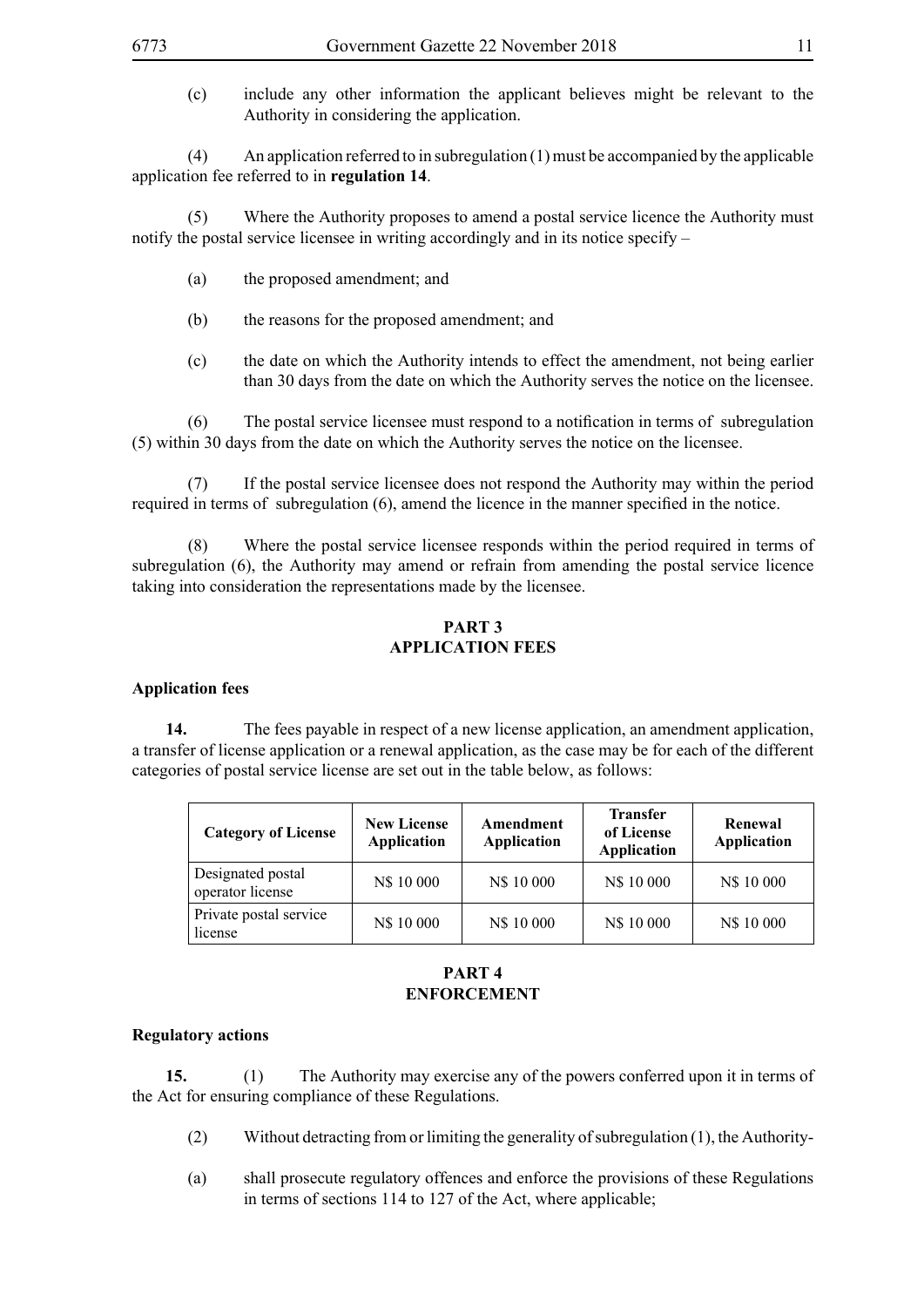(b) may approach a court of law to obtain urgent interdictory or other suitable relief in respect of any licensee or other person who contravenes the provisions of these Regulations.

(3) In the exercise of its powers and functions in terms of these Regulations, the Authority may act of its own accord or upon a complaint from an aggrieved person.

## **PART 5 GENERAL**

## **Time frames for decisions**

**16.** (1) If any applicant does not provide all of the information required by these Regulations in the time provided, the Authority may refuse to issue a postal service license or approve the transfer of such license.

(2) The Authority must, in respect of any license application or application for transfer or amendment of a license make a decision within 60 days from the date of the last written submissions of the applicant.

(3) In the event the Authority is unable to render a decision within 60 days of the date of an applicant's last written submissions, the Authority will inform the applicant of its inability and the reasons for such inability and what measures are being taken to address the matter urgently, which matter must then be addressed within a further maximum period of 60 days, unless the Authority has identified extraordinary circumstances, beyond its reasonable control that makes it impossible to render its decision within the further maximum period of 60 days.

## **Confidential information**

**17.** If a person has designated information or documentation submitted to the Authority as confidential, the provisions of section 28 of the Act apply.

## **Record of proceedings**

**18.** All documents deemed relevant by the Authority for purposes of any license application proceedings contemplated by the Act and these Regulations must be maintained by the Authority separately for each application proceeding in files located at the head office of the Authority and if practicable, may be uploaded on the Authority's website.

## **Publication of licensing decisions and register of licenses**

**19.** (1) All decisions made in terms of these Regulations and the relevant provisions of the Act must be communicated to applicants and licensees and other relevant parties in writing, and may be published in the *Gazette*.

(2) The Authority's register of licenses maintained in terms of section 27(3) of the Act and copies of all postal service licenses, will be held at the head offices of the Authority and if practicable, will be uploaded on the Authority's website.

 (3) Except for confidential information, any person may inspect the register of licenses, examine an issued postal service license or review license application proceedings files at the head offices of the Authority during normal business hours and copies may be made on payment of a fee determined by the Authority.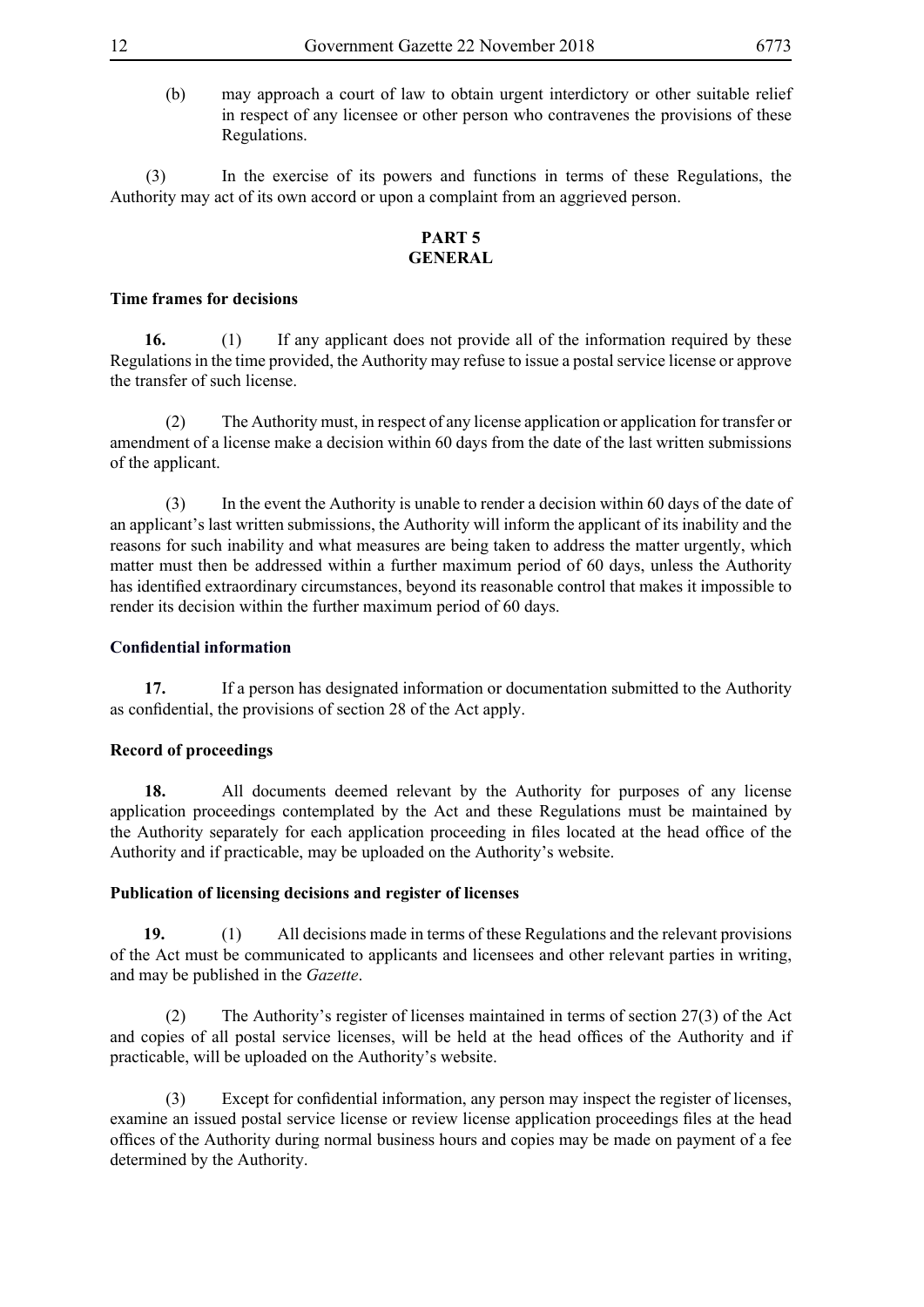## **Reconsideration**

**20.** (1) The Authority may in terms of section 31 of the Act reconsider any decision or order made in terms of these Regulations, within 90 calendar days from the date of making that decision or issuing that order.

(2) Any person (hereinafter "the requesting party") may within 15 days of receiving any decision or order made by the Authority request the Authority in writing to reconsider decision or order subject to the following:

- (a) The requesting party must comprehensively complete **Form 6** (hereinafter "the Reconsideration Form") and submit that form to the Authority within 30 days from date of receipt of the Authority's decision or order.
- (b) The Authority must within three days of receipt of the Reconsideration Form determine whether there are grounds for reconsideration.
- (c) Where there are no valid grounds for reconsideration, the Authority must forthwith notify the requesting party of its decision and close the file pertaining to the dispute.
- (d) Where the Authority considers that the request for reconsideration should be heard, the Authority must provide a copy of the Reconsideration Form to any party with a direct or substantial interest in the matter and simultaneously notify the requesting party of its decision within 7 days from the lapse of the period referred to in paragraph (b).
- (e) A party with a direct or substantial interest referred to in paragraph (d) must deliver a response in writing to the request for reconsideration within a period of 14 days of receipt of the Reconsideration Form.
- (f) Upon receipt of the response referred to in paragraph (e), the Authority must deliver that response to the requesting party and afford that party 14 days from receipt of the response to reply thereto.
- (g) The Authority must thereafter, subject to subregulation (3), make a determination on whether or not to reconsider its decision or order.

(3) The Authority may publish its determination on reconsideration without further submissions having been received, or it may provide an opportunity to the public to provide further written or oral submissions, prior to making a determination contemplated in subregulation  $(2)(g)$ , in a manner stated by the Authority.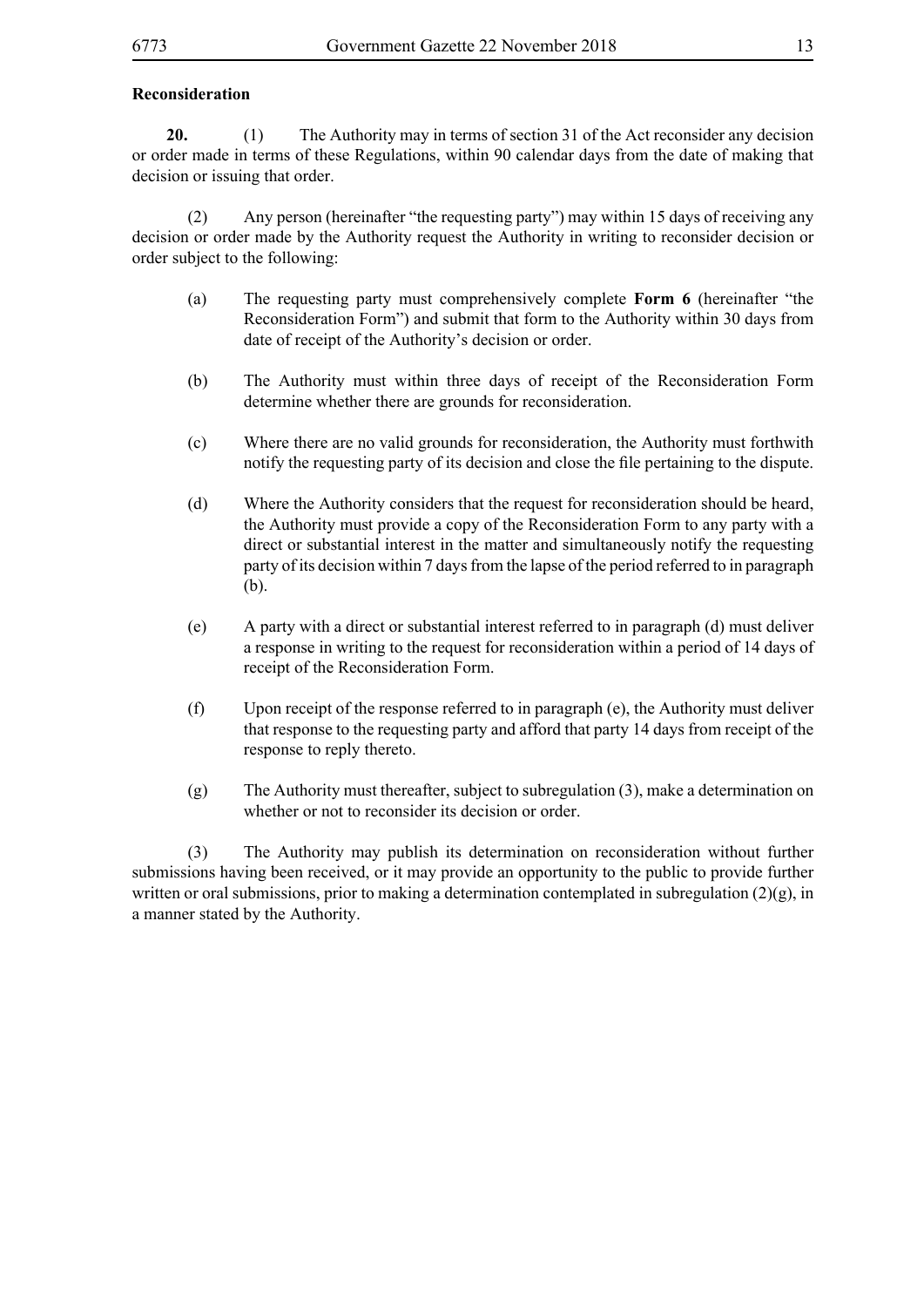# **CRAN: FORM 1 Regulation 5 Application Form: Designated Postal Operator License**

*In terms of the Regulation 5 of the Regulations Prescribing License Categories And Licensing Procedures For Postal Service Licensees published in General Notice No……. of 2018 Namibia Post Limited established by section 2(1)(a) of the Posts and Telecommunications Companies Establishment Act, 1992 (Act No. 17 of 1992) is required to complete this application for the designated postal operator license.*

*After completing the form in full, sign it and submit it to the Authority as required by Regulation 5, along with the applicable application fee or proof that the application fee has been paid to the Authority.* 

# A. APPLICANT

| Applicant (Full and official names)      |  |
|------------------------------------------|--|
| Company Registration Number of Applicant |  |

# B. CONTACT PERSON

| <b>Contact Person</b><br>(full and official names) |  |
|----------------------------------------------------|--|
| Physical Address                                   |  |
| Postal Address                                     |  |
| Telephone number(s)                                |  |
| Facsimile number(s)                                |  |
| Electronic mail address(es)                        |  |

# C. OWNERSHIP INTERESTS

| <b>Owner Name</b> | <b>Percentage of Ownership</b> | <b>Nationality</b> |
|-------------------|--------------------------------|--------------------|
|                   |                                |                    |
|                   |                                |                    |
|                   |                                |                    |
|                   |                                |                    |

# D. FOREIGN OWENRSHIP INTERESTS

Provide full details regarding ownership interest in the license, if any.

# E. TYPES OF SERVICES TO BE PROVIDED

Set out a complete, accurate and concise statement of the postal services you intend to provide, including a description a diagram of the geographical area(s) you intend to cover over the license duration period.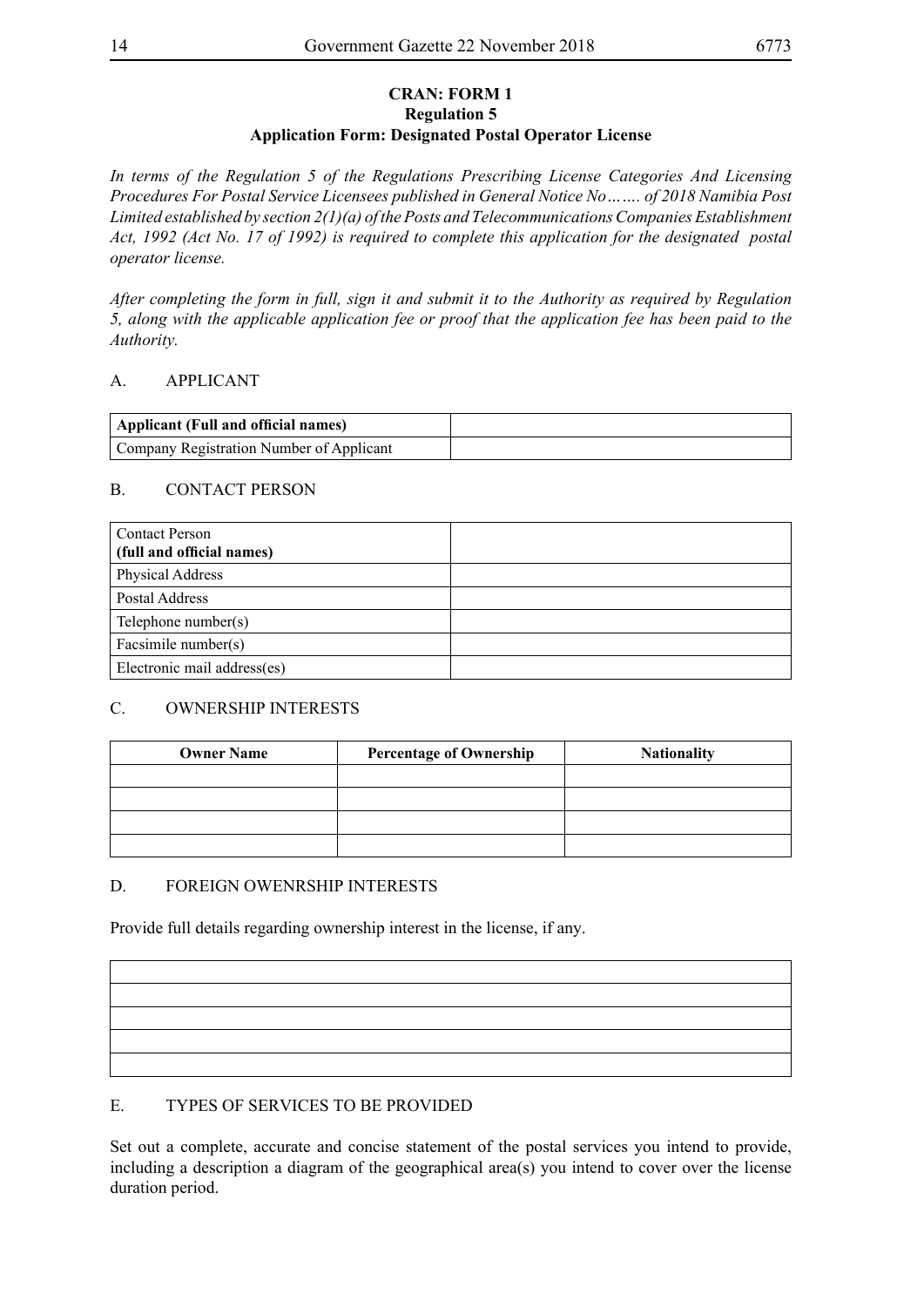| <u> 1980 - Johann Stein, marwolaethau a bhann an t-Amhair an t-Amhair an t-Amhair an t-Amhair an t-Amhair an t-A</u> |  |  |
|----------------------------------------------------------------------------------------------------------------------|--|--|
|                                                                                                                      |  |  |
| the control of the control of the control of the control of the control of                                           |  |  |
|                                                                                                                      |  |  |
| <u> 1989 - Johann Barn, amerikansk politiker (</u>                                                                   |  |  |
|                                                                                                                      |  |  |
| <u> 1989 - Johann Barn, mars ann an t-</u>                                                                           |  |  |
|                                                                                                                      |  |  |

# PLEASE NOTE:

- • A certified copy of the identity document of the members of the Board of Directors should accompany this Application Form.
- If an authorized agent completes the application on behalf of the Applicant, such agent should submit, with the Application Form, a power of attorney, which authorizes him or her to lodge the application on behalf of the Applicant.
- The Authority may request further information or documentation, which must be provided to the Authority at the time and in the manner set out by the Authority.

| Signed by                                            |  |                                                        | in his/her capacity |  |
|------------------------------------------------------|--|--------------------------------------------------------|---------------------|--|
| as                                                   |  | duly authorized and warranting such authority that the |                     |  |
| information herein is true an correct, on the day of |  |                                                        |                     |  |

Signature

# ACKNOWLEDGEMENT OF RECEIPT BY CRAN

\_\_\_\_\_\_\_\_\_\_\_\_\_\_\_\_\_\_\_\_\_\_\_\_\_\_\_\_\_

| Name      |  |
|-----------|--|
| Date      |  |
| Place     |  |
| Signature |  |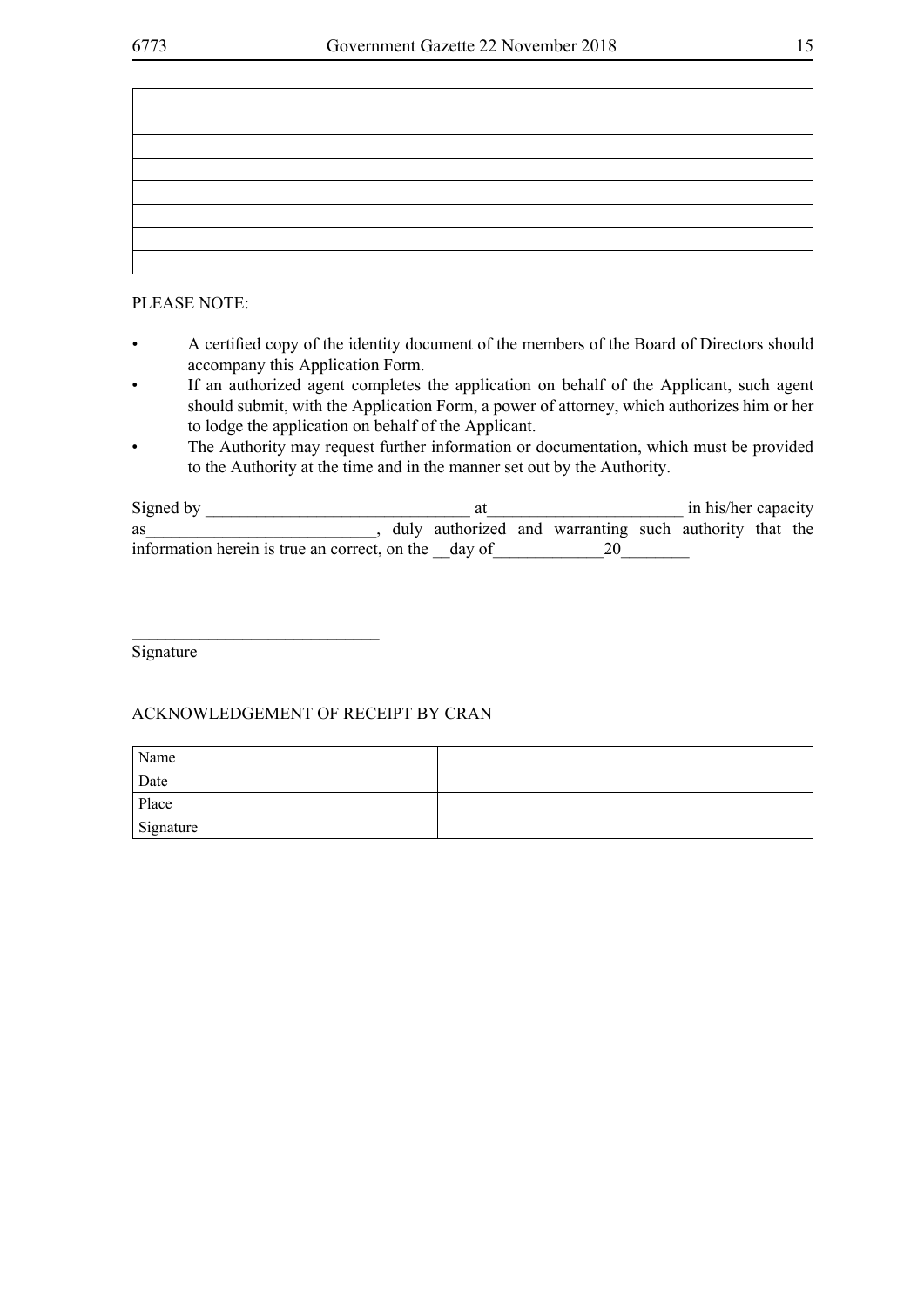# **CRAN: FORM 2 Regulation 6 Application Form: Private Postal Service License**

*In terms of the Regulation 6 of the Regulations Prescribing License Categories And Licensing Procedures For Postal Service Licensees published in General Notice No……. of 2018 a person intending to provide a postal service is required to complete this application for a private postal service license.*

*After completing the form in full, sign it and submit it to the Authority as required by Regulation 7, along with the applicable application fee or proof that the application fee has been paid to the Authority.* 

# A. APPLICANT

| Applicant (Full and official names)           |  |
|-----------------------------------------------|--|
| <b>ID</b> or Registration Number of Applicant |  |

# B. CONTACT PERSON

| <b>Contact Person</b><br>(full and official names) |  |
|----------------------------------------------------|--|
| Physical Address                                   |  |
| Postal Address                                     |  |
| Telephone number(s)                                |  |
| Facsimile number(s)                                |  |
| Electronic mail address(es)                        |  |

# C. OWNERSHIP INTERESTS

| <b>Owner Name</b> | <b>Percentage of Ownership</b> | <b>Nationality</b> |
|-------------------|--------------------------------|--------------------|
|                   |                                |                    |
|                   |                                |                    |
|                   |                                |                    |
|                   |                                |                    |

## D. FOREIGN OWENRSHIP INTERESTS

Provide full details regarding ownership interest in the license, if any.

# E. TYPES OF SERVICES TO BE PROVIDED

Set out a complete, accurate and concise statement of the postal services you intend to provide, including a description a diagram of the geographical area(s) you intend to cover over the license duration period.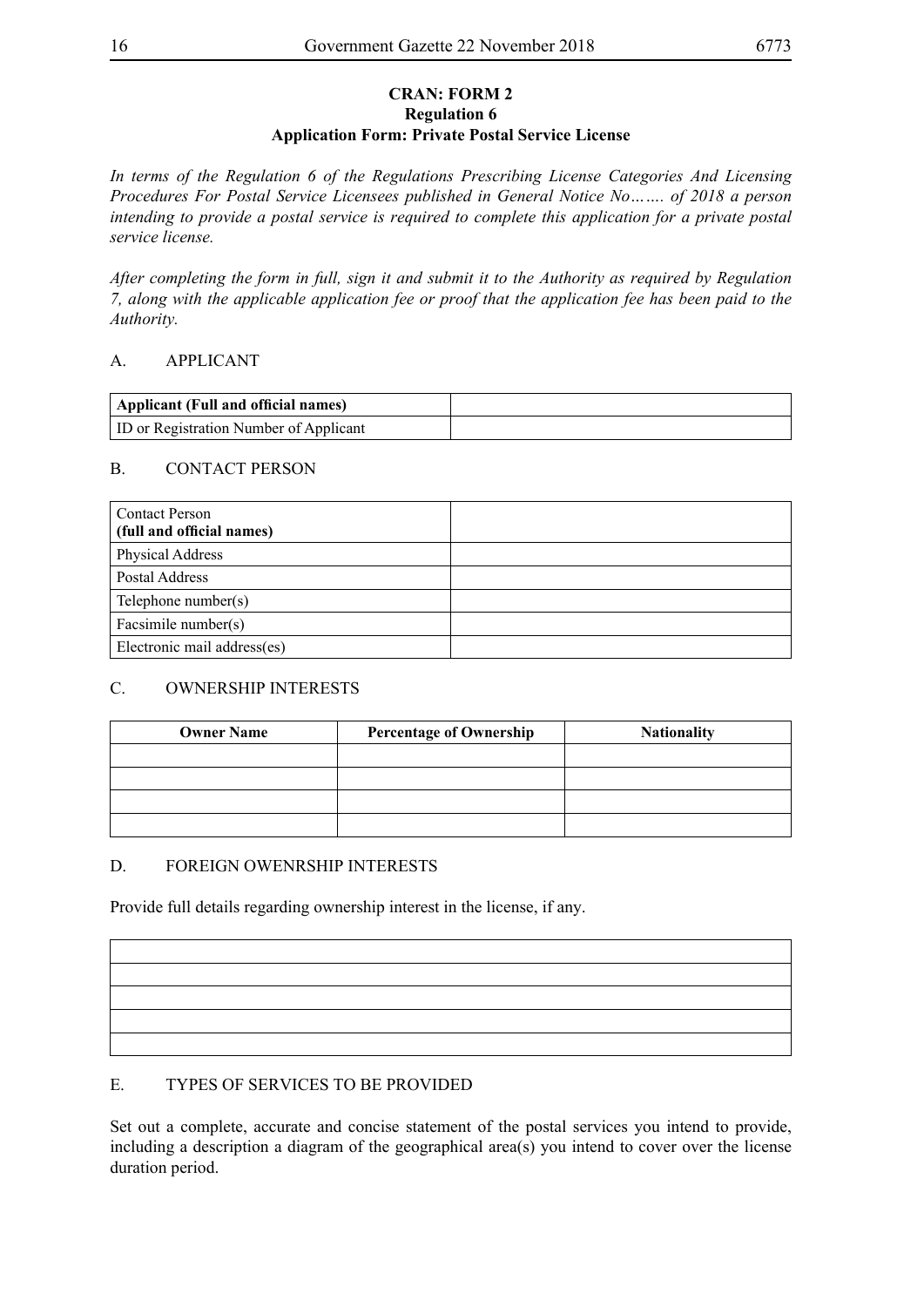| <u> 1989 - Johann Barbara, martxa alemaniar a</u> |  |
|---------------------------------------------------|--|
| the control of the control of the control of the  |  |
| <u> 1980 - Johann Barbara, martxa a</u>           |  |
|                                                   |  |
| <u> 1989 - Johann Barn, mars ann an t-</u>        |  |
|                                                   |  |

# PLEASE NOTE:

- • A certified copy of the identity document of the Applicant and members of the Board of Directors or Governing Entity should accompany this Application Form.
- If an authorized agent completes the application on behalf of the Applicant, such agent should submit, with the Application Form, a power of attorney, which authorizes him or her to lodge the application on behalf of the application.
- The Authority may request further information or documentation, which must be provided to the Authority in the time and the manner set out by the Authority.

| Signed by                                            |  |                                                        | in his/her capacity |  |
|------------------------------------------------------|--|--------------------------------------------------------|---------------------|--|
| as                                                   |  | duly authorized and warranting such authority that the |                     |  |
| information herein is true an correct, on the day of |  |                                                        |                     |  |

# Signature ACKNOWLEDGEMENT OF RECEIPT BY CRAN

\_\_\_\_\_\_\_\_\_\_\_\_\_\_\_\_\_\_\_\_\_\_\_\_\_\_\_\_\_

| Name      |  |
|-----------|--|
| Date      |  |
| Place     |  |
| Signature |  |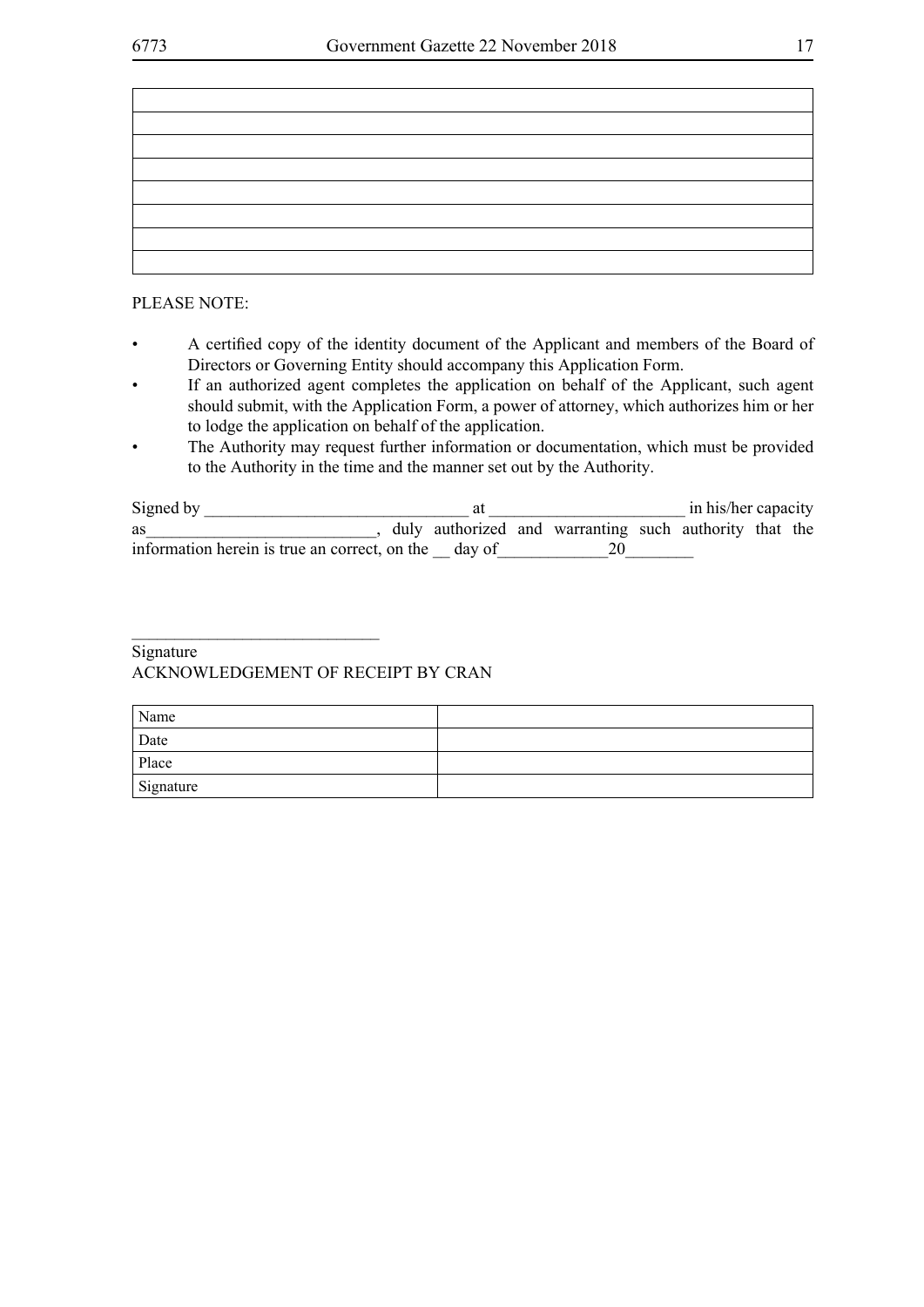# **CRAN: FORM 3**

# **Regulation 10 Application Form: Renewal of Postal Service License**

*In terms of the Regulation 10 of the Regulations Prescribing License Categories And Licensing Procedures For Postal Service Licensees published in General Notice No……. of 2018 a person intending to renew a postal service license is required to complete this renewal application form.*

*After completing the form in full, sign it and submit it to the Authority as required by Regulation 10, along with the applicable application fee or proof that the application fee has been paid to the Authority.*

# A. LICENSE

| License Type   |  |
|----------------|--|
| License Number |  |

# B. LICENSEE

| $\mathbf{r}$ .<br>Licensee |  |
|----------------------------|--|
| <b>ID</b> or Registration  |  |

# C. CONTACT PERSON

| Contact Person (full names) |  |
|-----------------------------|--|
| Physical Address            |  |
| Postal Address              |  |
| Telephone number(s)         |  |
| Facsimile number(s)         |  |
| Electronic mail address(es) |  |

# D. STATEMENT OF BREACH/ALLEGED BREACH BY LICENSEE

Set out a complete an accurate statement detailing any action taken by the Authority or other entity with competent jurisdiction in relation to any breach or alleged breach by the licensee of the Act, regulations made in terms of the Act, or the licensee's license conditions.

# E. ANY OTHER INFORMATION

Provide any other information you believe might be relevant to the Authority in considering this application.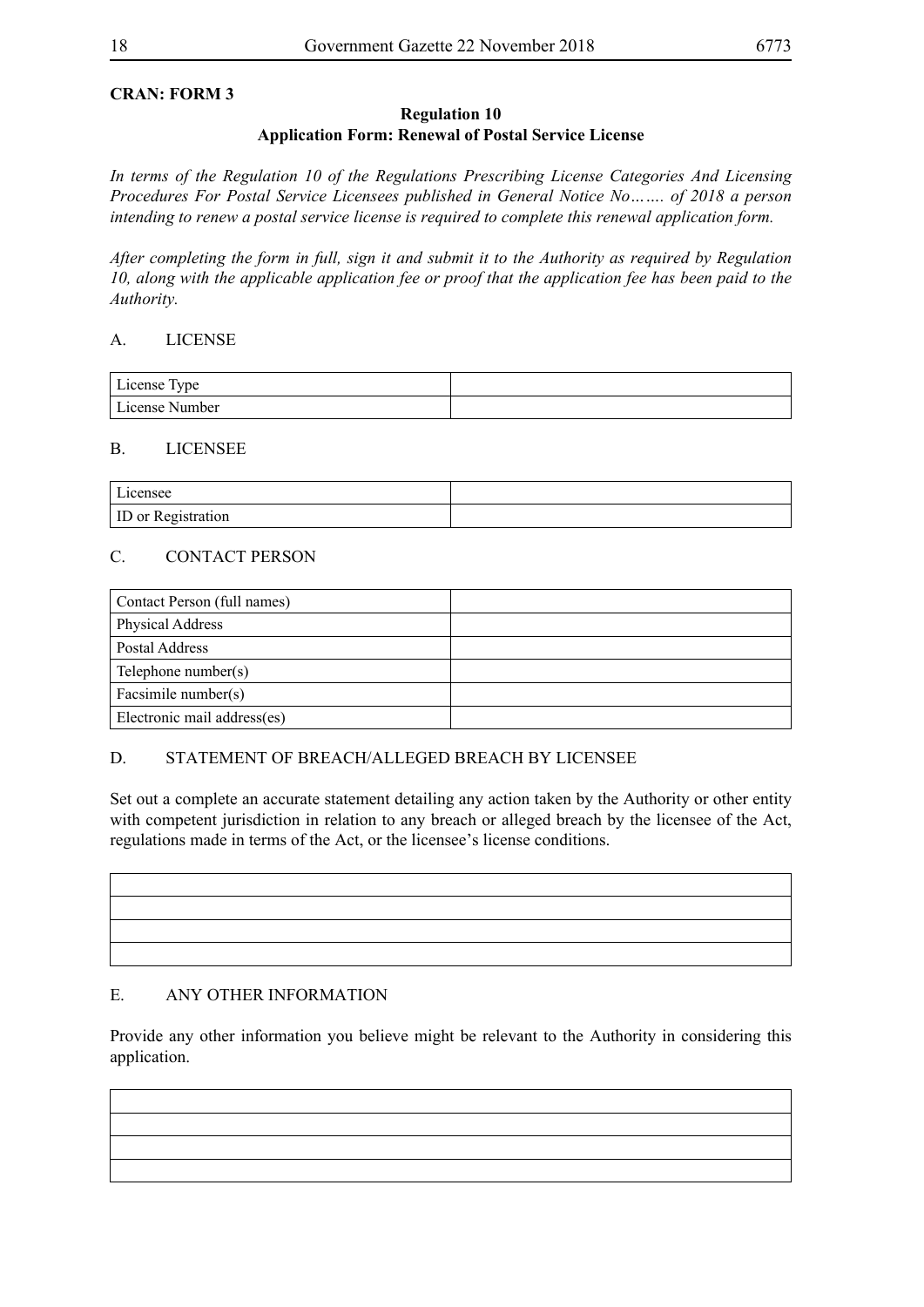# PLEASE NOTE:

- Certified copies of the Identity documents of the Licensee and contact person should accompany this Application Form;
- If an authorized agent completes the Application on behalf of the Licensee, such agent should submit, with the Application Form, a power of attorney, which authorizes him or her to lodge the application on behalf of the Licensee;
- The Authority may request further information or documentation, which must be provided to the Authority in the time and manner set out by the Authority.

Signed by \_\_\_\_\_\_\_\_\_\_\_\_\_\_\_\_\_\_\_ at \_\_\_\_\_\_\_\_\_\_\_\_\_\_\_\_\_\_\_\_\_\_ in his/her capacity as, duly authorized and warranting such authority and warranting that the information provided herein is true and correct, on the day of the  $\frac{1}{20}$ 

Signature

 $\_$ 

# ACKNOWLEDGEMENT OF RECEIPT BY CRAN

| Name      |  |
|-----------|--|
| Date      |  |
| Place     |  |
| Signature |  |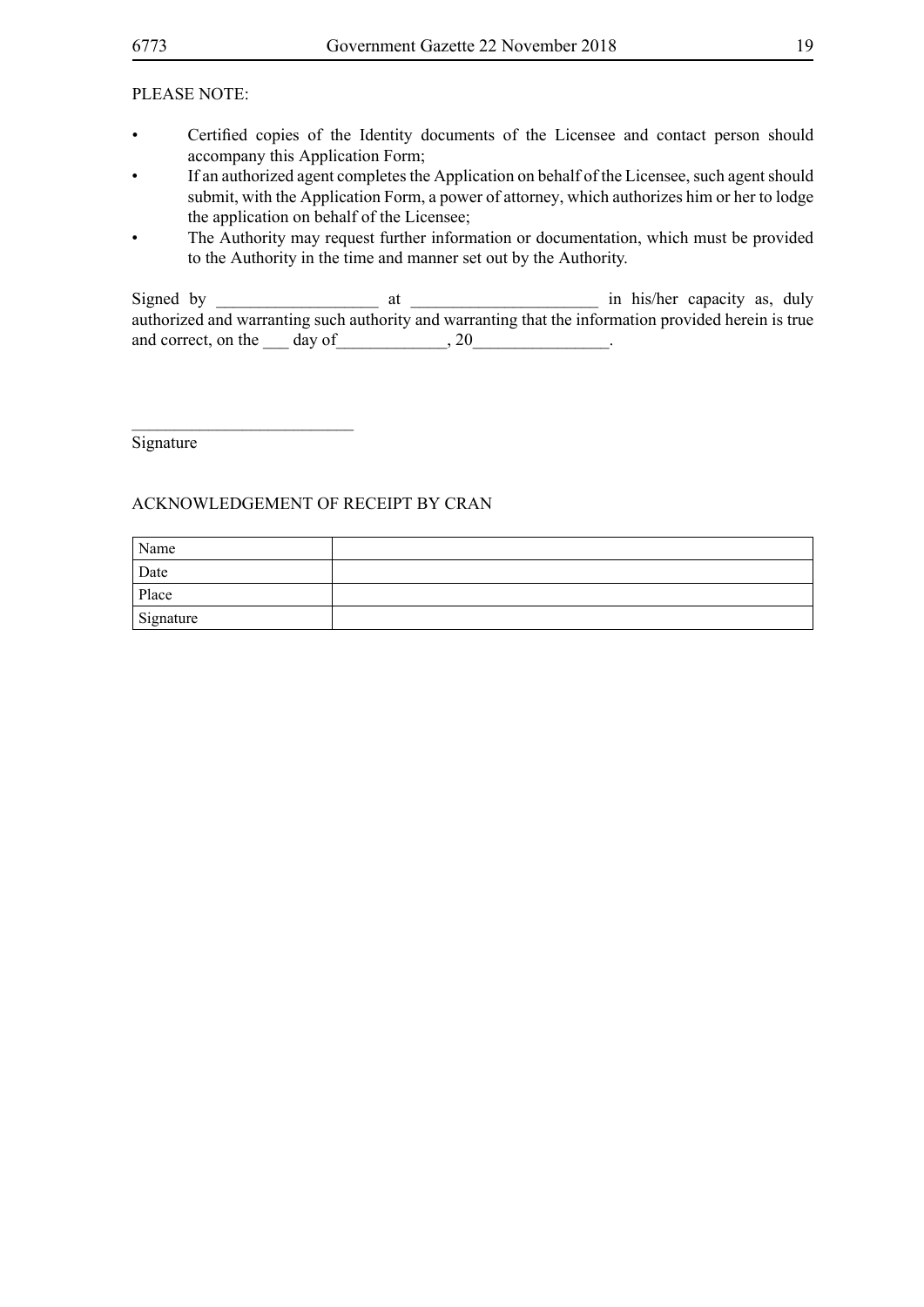# **CRAN: FORM 4 Regulation 11 Application Form: Transfer of Postal Service License**

*In terms of Regulation 11 of the Regulations Prescribing License Categories And Licensing Procedures For Postal Service Licensees published in General Notice No……. of 2018 a licensee intending to transfer its license or transfer control of its license must submit an application to the Authority on this form. .*

*After completing the form, sign it and submit it to the Authority as required by Regulation 11 along with the applicable application fee or proof that the application fee has been paid to the Authority.* 

# A. LICENSE

Set out details of the license and attach copy of the license.

| License Type   |  |
|----------------|--|
| License Number |  |

# B. LICENSEE

| Licensee                                     |  |
|----------------------------------------------|--|
| <b>ID</b> or Registration Number of Licensee |  |

# C. CONTACT PERSON

| Contact Person (full and official names) |  |
|------------------------------------------|--|
| <b>Physical Address</b>                  |  |
| Postal Address                           |  |
| Telephone number(s)                      |  |
| Facsimile number(s)                      |  |
| Electronic mail address(es)              |  |

## D. TRANSFEREE

| Transferee                                     |  |
|------------------------------------------------|--|
| <b>ID</b> or Registration Number of Transferee |  |

# E. CONTACT PERSON

| Contact Person (full and official names) |  |
|------------------------------------------|--|
| Physical Address                         |  |
| Postal Address                           |  |
| Telephone number(s)                      |  |
| Facsimile number(s)                      |  |
| Electronic mail address(s)               |  |

\_\_\_\_\_\_\_\_\_\_\_\_\_\_\_\_\_\_\_\_\_\_\_\_\_\_\_\_\_\_\_\_\_\_\_ SIGNATURE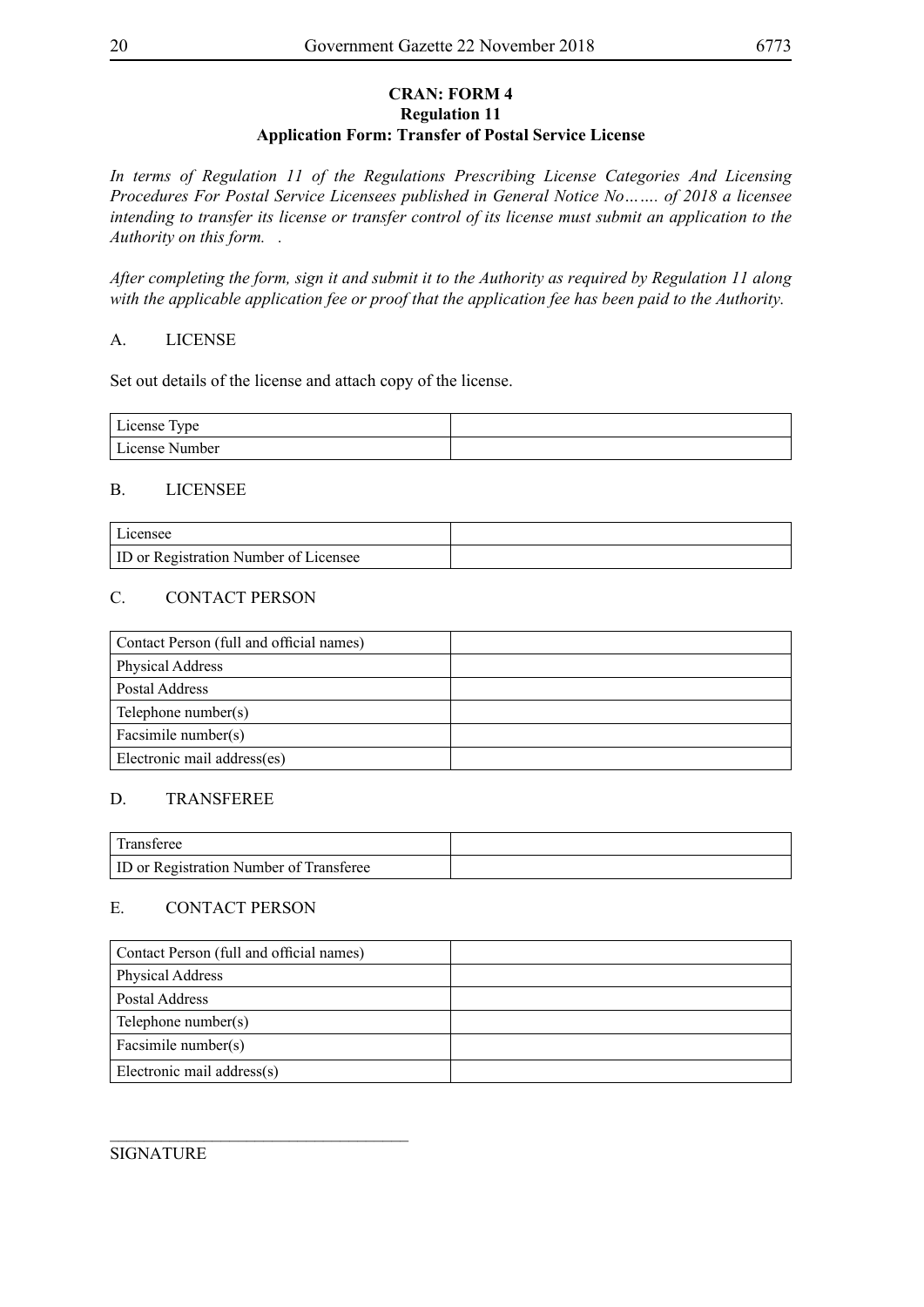| Name      |  |
|-----------|--|
| Date      |  |
| Place     |  |
| Signature |  |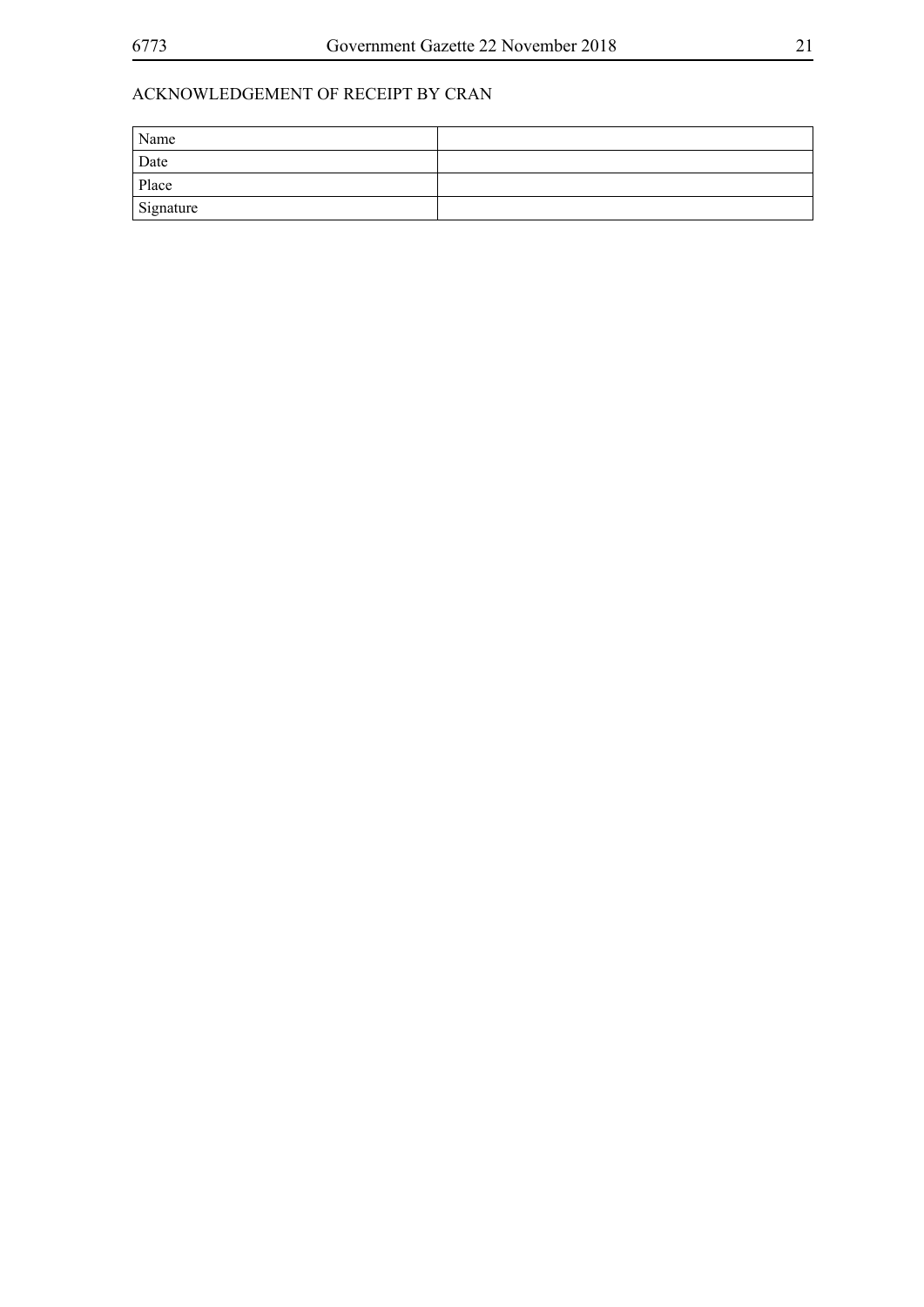# **CRAN: FORM 5 Regulation 13 Application Form: Amendment of Postal Service License**

*In terms of Regulation 13 of the Regulations Prescribing License Categories And Licensing Procedures For Postal Service Licensees published in General Notice No……. of 2018 a licensee seeking to amend its license must submit an application to the Authority on this form. .*

*After completing the form, sign it and submit it to the Authority as required by Regulation 13 along with the applicable application fee or proof that the application fee has been paid to the Authority.* 

# A. LICENSE

Set out details of the license and attach a copy of the license.

| License Type   |  |
|----------------|--|
| License Number |  |

# B. LICENSEE

| Licensee                                     |  |  |
|----------------------------------------------|--|--|
| <b>ID</b> or Registration Number of Licensee |  |  |

# C. CONTACT PERSON

| Contact Person (full and official names) |  |
|------------------------------------------|--|
| Physical Address                         |  |
| Postal Address                           |  |
| Telephone number(s)                      |  |
| Facsimile number(s)                      |  |
| Electronic mail address(es)              |  |

# D. AMENDMENT

Set out a complete accurate and concise statement of the proposed amendment.

# E. REASON FOR THE PROPOSED AMENDMENT

Set out a complete, accurate and concise statement of the reason for the proposed amendment.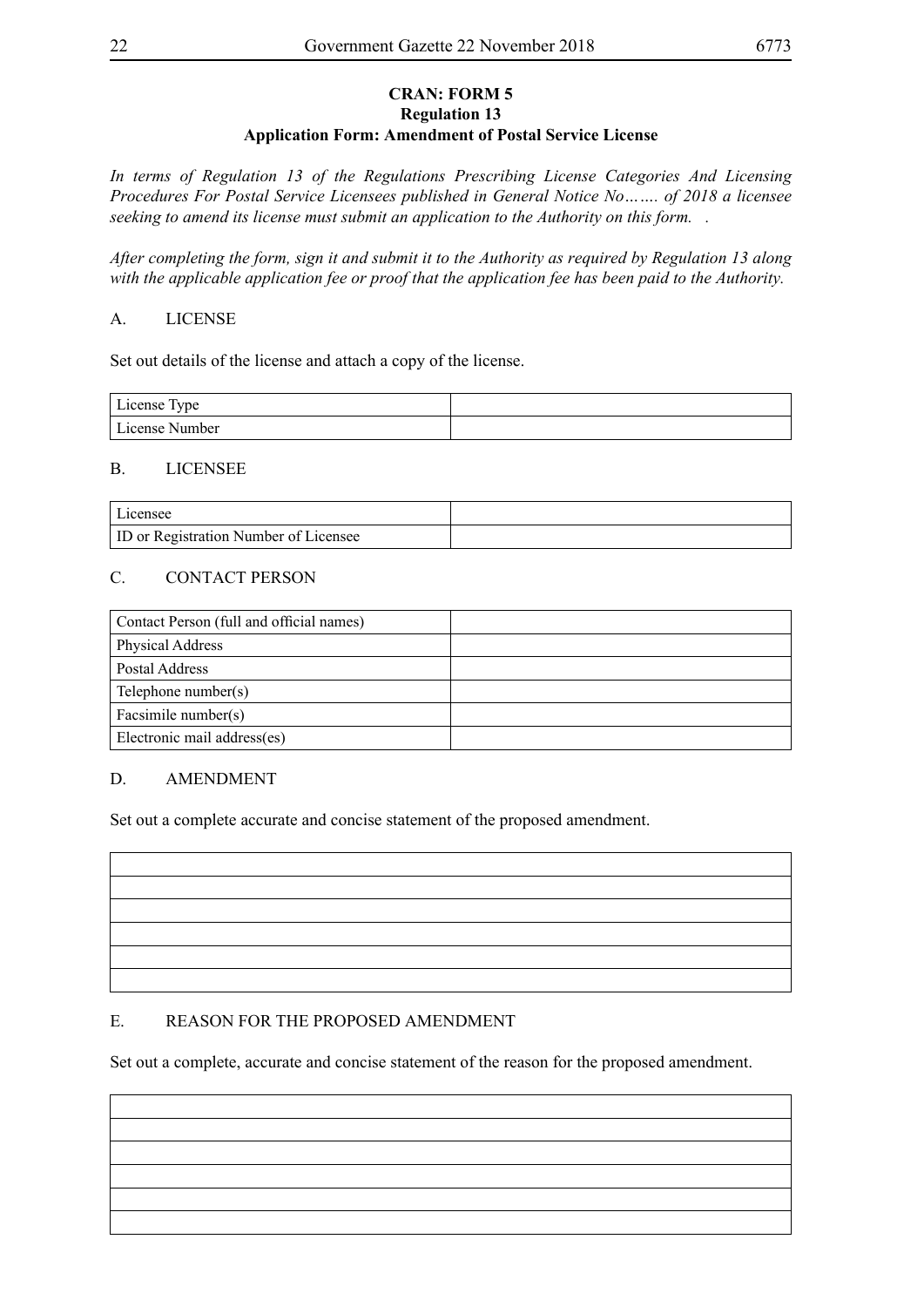# F. ANY OTHER INORMATION

Provide any other information you believe might be relevant to the Authority in considering this application.



# PLEASE NOTE:

- • Certified copies of the identity documents of the Licensee and contact person should accompany this Application Form;
- If an authorized agent completes the Application on behalf of the Licensee, such agent should submit, with the Application Form, a power of attorney, which authorizes him or her to lodge the application on behalf of the Licensee.
- The Authority may request further information or documentation, which must be provided to the Authority on the time and manner set out by the Authority.

| Signed by |                                                                         | in his/her capacity |    |
|-----------|-------------------------------------------------------------------------|---------------------|----|
| as        | duly authorized and warranting such authority and warranting            |                     |    |
|           | that the information provided herein is true and correct, on the day of |                     | 20 |

Signature

 $\overline{\phantom{a}}$  , where  $\overline{\phantom{a}}$  , where  $\overline{\phantom{a}}$  , where  $\overline{\phantom{a}}$ 

# ACKNOWLDGEMENT OF RECIPIENT BY CRAN

| Name      |  |
|-----------|--|
| Date      |  |
| Place     |  |
| Signature |  |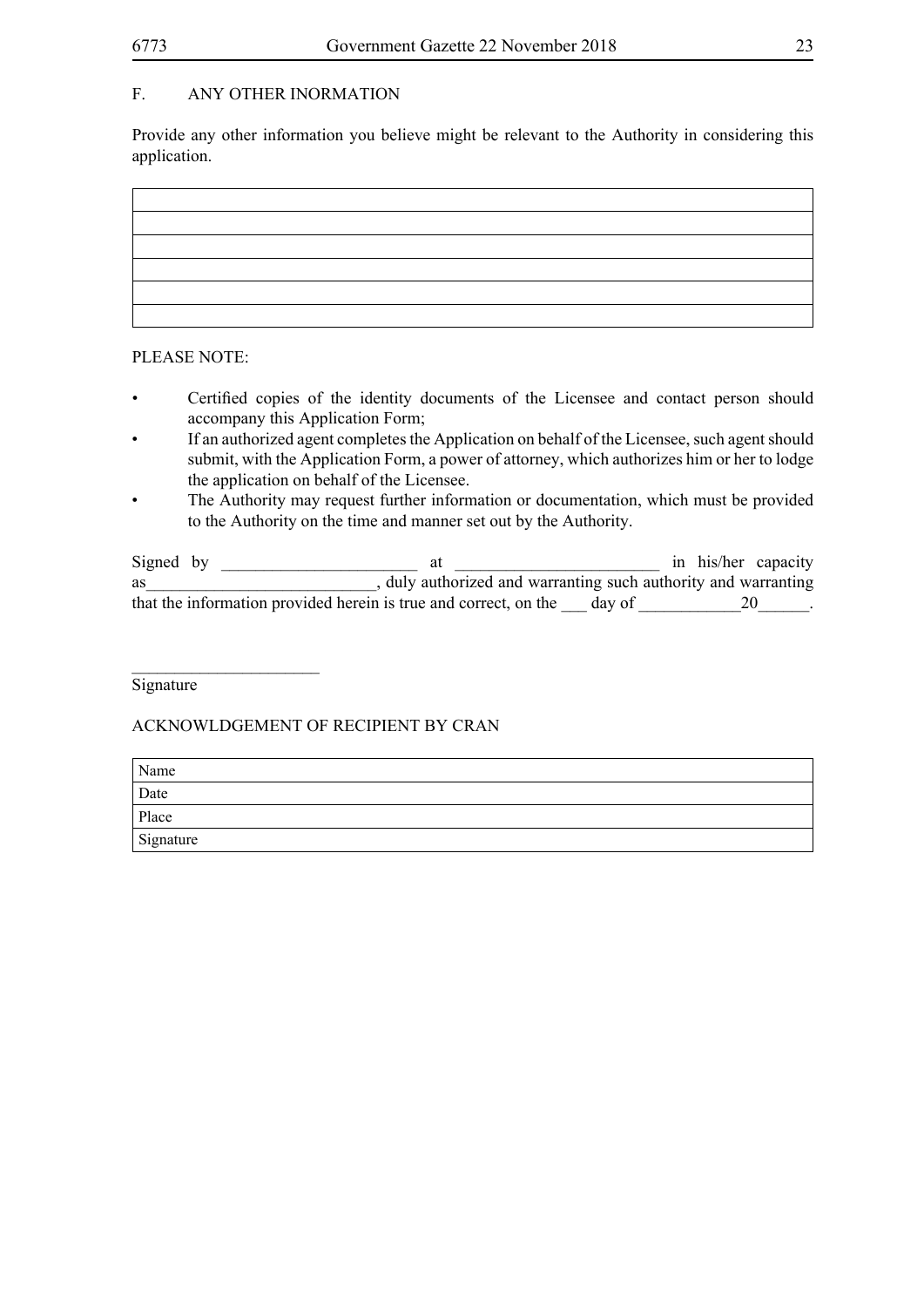# **CRAN: FORM 6 Regulation 22 Reconsideration Form**

In terms of regulation 22 of the Regulations regarding Procedures for Adjudication of Disputes, applications for reconsideration must be submitted on this form within thirty (30) days from date of receipt of the Authority's decision.

# A. APPLICANT

| <b>APPLICANT:</b>    |
|----------------------|
| Physical Address:    |
| Postal Address:      |
| Telephone number(s): |
| Facsimile number(s): |
| Electronic mail      |
| $address(es)$ :      |

# B. CONTACT PERSON (IF DIFFERENT FROM APPLICANT)

| <b>Contact Person:</b> |
|------------------------|
| Physical Address:      |
| Postal Address:        |
| Telephone number(s):   |
| Facsimile number(s):   |
| Electronic mail        |
| $address(es)$ :        |

## C. RESPONDENT

| Respondent:          |
|----------------------|
| Contact Person:      |
| Physical Address:    |
| Postal Address:      |
| Telephone number(s): |
| Facsimile number(s): |
| Electronic mail      |
| $address(es)$ :      |

## D. SUMMARY OF GROUNDS FOR RECONSIDERATION

Provide an accurate and concise statement of the grounds illustrating why the Authority should reconsider its decision.

 $\_$  , and the set of the set of the set of the set of the set of the set of the set of the set of the set of the set of the set of the set of the set of the set of the set of the set of the set of the set of the set of th \_\_\_\_\_\_\_\_\_\_\_\_\_\_\_\_\_\_\_\_\_\_\_\_\_\_\_\_\_\_\_\_\_\_\_\_\_\_\_\_\_\_\_\_\_\_\_\_\_\_\_\_\_\_\_\_\_\_\_\_\_\_\_\_\_\_\_\_\_\_\_\_\_\_\_\_\_\_\_

\_\_\_\_\_\_\_\_\_\_\_\_\_\_\_\_\_\_\_\_\_\_\_\_\_\_\_\_\_\_\_\_\_\_\_\_\_\_\_\_\_\_\_\_\_\_\_\_\_\_\_\_\_\_\_\_\_\_\_\_\_\_\_\_\_\_\_\_\_\_\_\_\_\_\_\_\_\_\_

\_\_\_\_\_\_\_\_\_\_\_\_\_\_\_\_\_\_\_\_\_\_\_\_\_\_\_\_\_\_\_\_\_\_\_\_\_\_\_\_\_\_\_\_\_\_\_\_\_\_\_\_\_\_\_\_\_\_\_\_\_\_\_\_\_\_\_\_\_\_\_\_\_\_\_\_\_\_\_  $\_$  , and the set of the set of the set of the set of the set of the set of the set of the set of the set of the set of the set of the set of the set of the set of the set of the set of the set of the set of the set of th \_\_\_\_\_\_\_\_\_\_\_\_\_\_\_\_\_\_\_\_\_\_\_\_\_\_\_\_\_\_\_\_\_\_\_\_\_\_\_\_\_\_\_\_\_\_\_\_\_\_\_\_\_\_\_\_\_\_\_\_\_\_\_\_\_\_\_\_\_\_\_\_\_\_\_\_\_\_\_ \_\_\_\_\_\_\_\_\_\_\_\_\_\_\_\_\_\_\_\_\_\_\_\_\_\_\_\_\_\_\_\_\_\_\_\_\_\_\_\_\_\_\_\_\_\_\_\_\_\_\_\_\_\_\_\_\_\_\_\_\_\_\_\_\_\_\_\_\_\_\_\_\_\_\_\_\_\_\_

# E. RELIEF SOUGHT

Provide a clear and concise statement of the specific relief or remedy sought.